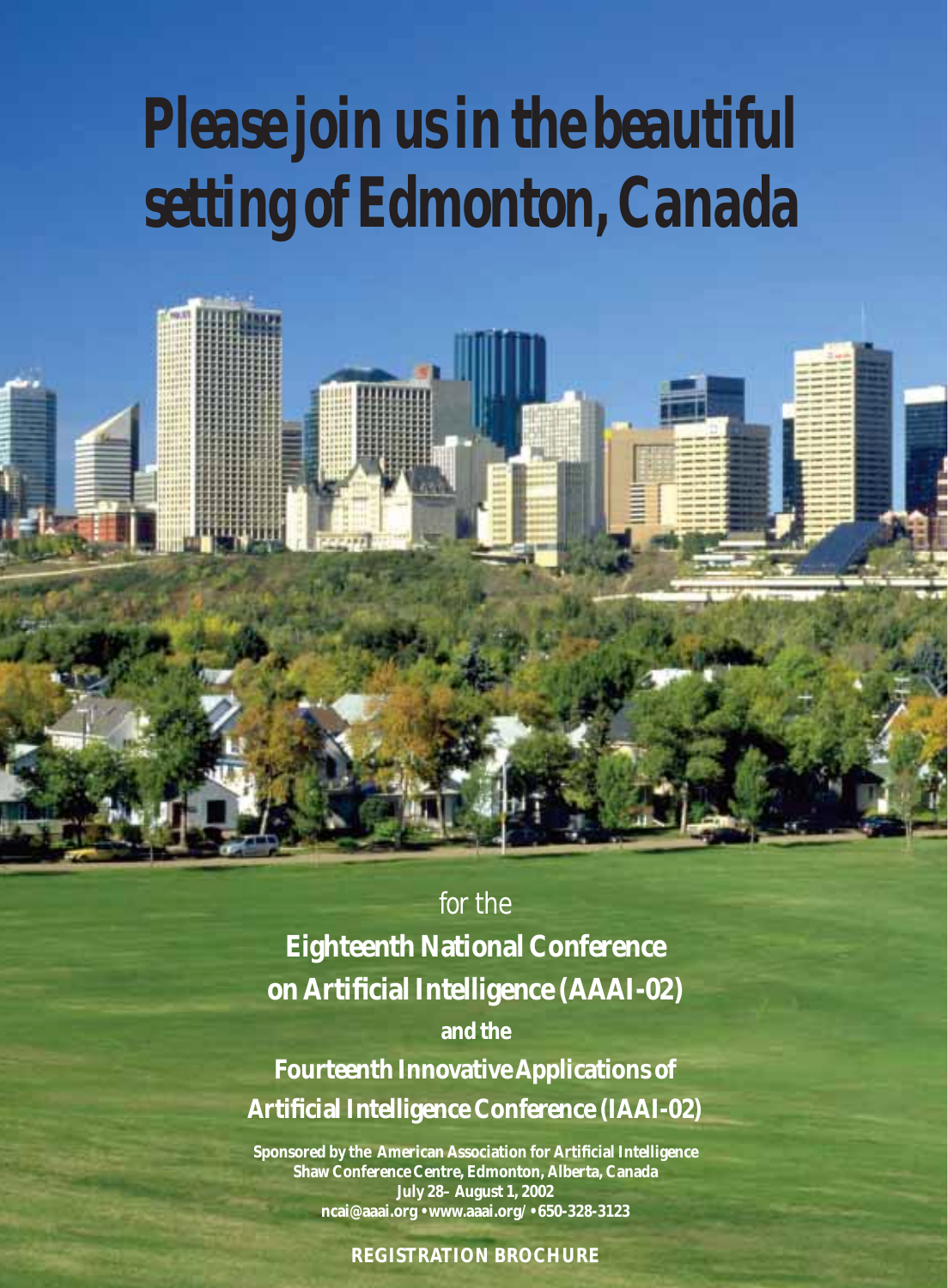## *You are invited to join us for two premier AI conferences …*

## *AAAI–02*

As the premier showcase of AI science and technology, the national conference will start with workshops and free tutorials from leading researchers. This is an outstanding forum to learn about the state of the art in both new and established areas. The conference will then offer 121 technical papers on the best new research and applications across all areas of AI. This year, for the first time, we will have all the papers presented in two specialized poster sessions, graciously treated with food and drinks. You will have the opportunity to meet and talk with the authors of all technical papers. In addition, there will be a single plenary session, presenting a selected set of papers from diverse areas, highlighting the main directions in those areas, and geared towards unifying and sharing information across the AI spectrum. You will also have the opportunity to listen to five invited talks ranging from traditional to unconventional AI.

It is all happening in beautiful Edmonton, a great place for visitors to explore the North Saskatchewan River, which winds through the heart of the city. The long summer days are great for riverside walks, golf, cycling tours and exploring around town. The world famous Banff and Jasper National glacier Parks, which offer outstanding hiking and sightseeing in the summer, are only four hours away. Edmonton is well known as an active arts and drama city. Visitors can participate in a variety of festivals such as Klondike Days (July 18-27), the Heritage Days Festival (Aug. 3-5), the Edmonton Folk Festival (Aug. 8-11) and the Fringe Festival (Aug. 15-25). Edmonton has more than 2000 restaurants and many shopping centers, including North America's largest indoor shopping mall. Don't miss it!

> *- Rina Dechter, Michael Kearns, and Rich Sutton, AAAI-02 Program Cochairs*

## *IAAI–02*

#### **Tuesday – Thursday, July 30 – August 1**



The Fourteenth Annual Conference on Innovative Applications of Artificial Intelligence (IAAI-02) is the premier venue for learning about AI's impact through deployed applications and emerging AI technologies and applications. Case studies of deployed applications with measurable benefits arising from the use of AI technology provide clear evidence of the impact and value that AI technology has in today's world. In addition, IAAI-02 augments these case studies with papers and invited talks that address emerging areas of AI technology and applications. The Emerging Applications track enables developers to learn about tools and techniques enabling the creation of the next generation of AI applications. Through this program, AI researchers will learn about challenges of real-world domains, the utility of specific AI techniques for applications domains, and the difficulties and successes in deploying AI applications in these domains.

IAAI-02 will address the full range of AI techniques, including knowledge-based and casebased systems, language and speech understanding, planning and scheduling, data mining and machine learning, neural networks, genetic algorithms, information retrieval, and other well-established as well as more recently developed areas within AI. In addition, we are pleased to introduce the Entrepreneurs Forum. This event will focus on AI companies: how they are created and lessons learned - for both more recent startups and AI companies with a longer track record.

IAAI is organized in conjunction with the AAAI program, with coordinated schedules and single registration to allow attendees to move freely between IAAI and AAAI sessions. We invite you to contribute to the dialog between basic and applied AI.

We look forward to seeing you in Edmonton!

– Steve Chien, *IAAI-02 Chair* – John Riedl, *IAAI-02 CoChair*

*AAAI conferences promote research among AI researchers, practitioners, scientists, and engineers in related disciplines. The conference provides a forum for a broad range of topics, including knowledge representation and automated reasoning, machine learning and data mining, autonomous agents, robotics and machine perception, probabilistic inference, constraint satisfaction, search and game playing, natural language processing, neural networks, multi-agent systems, computational game theory and cognitive modeling.*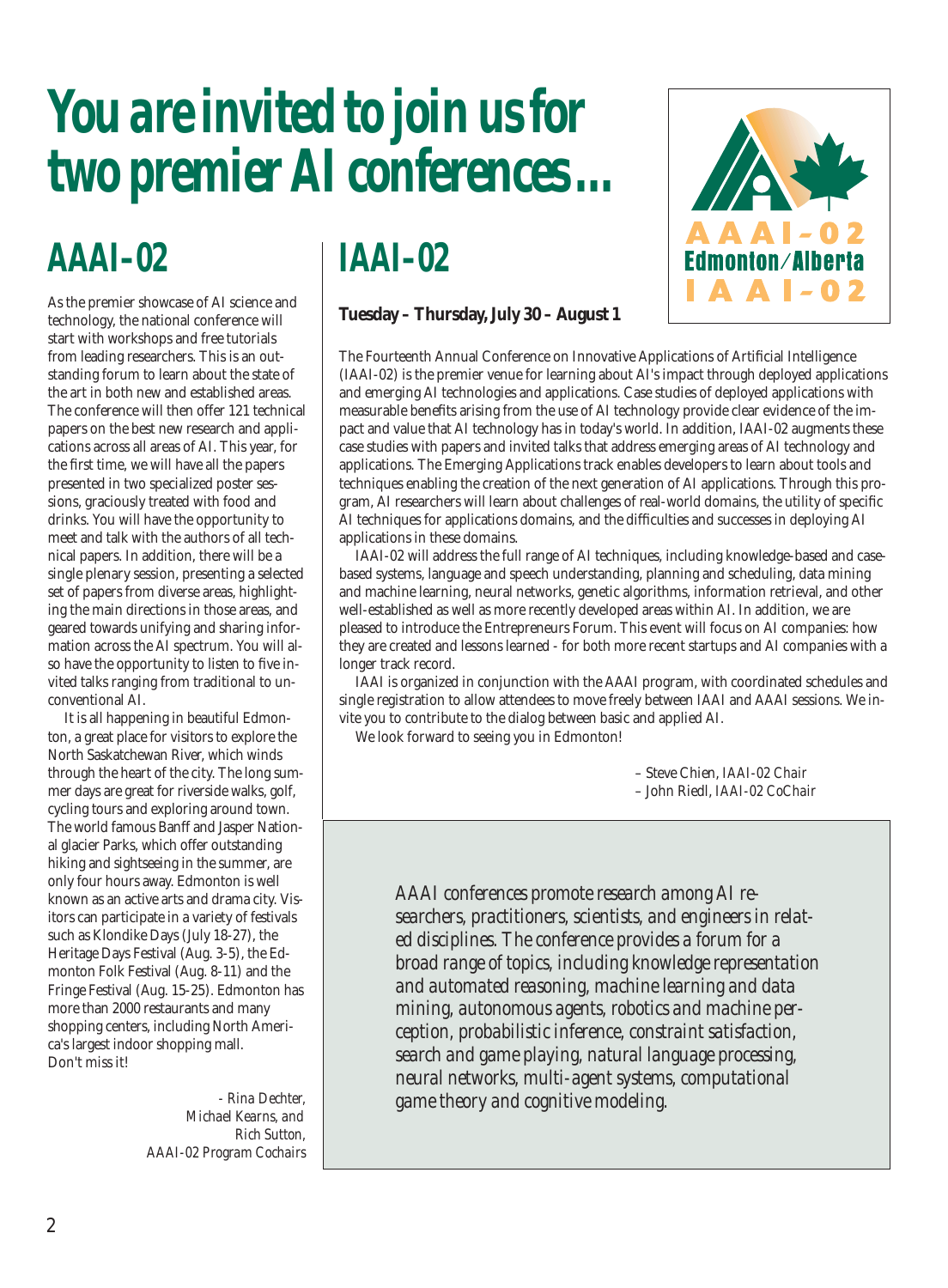

#### **AAAI-02 Opening Reception**

The AAAI-02 opening reception will be held Monday, July 29, 7:00 – 10:00 PM, at Fort Edmonton Park (Canada's largest living history park). This event will provide the traditional opportunity for attendees to socialize in a unique setting prior to the beginning of the first day of technical sessions. A variety of hors d'oeuvres and a no-host bar will be available. Admittance to the reception is free to AAAI-02 registrants including transportation to and from the event. A \$25.00 per person fee (\$10.00 for children) will be charged for spouses and other nontechnical conference registrants.

#### **Fort Edmonton Park**

Upon arrival at Fort Edmonton Park, the attendees will board the 1919 Edmonton Yukon & Pacific Steam Train for a ride "back through time" to the 1846 time era of the Hudson's Bay Fur-Trading Fort. Once at the Fort, attendees will have the opportunity to chat with costumed interpreters and tour through the Trade Store, Rowand House, Married Men's Quarter's, and perhaps even take part in a few lifestyle activities of the time, such as baling furs, beading, throwing a tomahawk, or even trying to light a fire using flint and steel.

Once the attendees have experienced the Fort, they can begin to make their way through the streets, eventually ending up at the Blatchford Field Air Hangar for dinner. Horse drawn transportation, streetcars, "Costumed Edmontonians" and strolling



#### *Presidential Address*

### **AI and the Impending Revolution in Brain Science**

**Tom M. Mitchell,**  *Carnegie Mellon University*

Tom M. Mitchell is the Fredkin Professor of Computer Science at Carnegie Mellon University. He is author of the textbook "Machine Learning," a member of the National Research Council's Computer Science and Telecommunications Board, and President of the AAAI.

Mitchell's research over the years has dealt with theoretical and practical issues in machine learning. During 2000-2001 he served as Chief Scientist at WhizBang! Labs, a company that employs machine learning to extract detailed factual information from text. Since returning to Carnegie Mellon, his research has focused on functional Magnetic Resonance Imaging of the human brain. Mitchell is the Founding Director of CMU's Center for Automated Learning and Discovery, an interdisciplinary research center specializing in machine learning and data mining. His web address is www.cs.cmu.edu/~tom.

entertainment are just a few of the sights in store for the attendees.

#### **Technical Poster Sessions**

The AAAI-02 Technical Poster sessions will be held on Tuesday, July 30, 5:45 - 8:45 PM, and Wednesday, July 31, 7:00 - 10:00 PM. This new component of the technical program will allow attendees to talk directly with authors about their research in a relaxed and intimate setting. Refreshments will be available both evenings. All AAAI-02 registrants are encouraged to attend these integral portions of the conference.

### **AAAI–02/IAAI–02 Conference Committee**

#### **AAAI–02 Program Cochairs**

Rina Dechter, *University of California, Irvine* Michael Kearns, *University of Pennsylvania* Richard S. Sutton, *AT &T Shannon Laboratory*

#### **IAAI–02 Chair**

Steve Chien, *Jet Propulsion Laboratory*

**IAAI–02 Cochair** John Riedl, *University of Minnesota*

**Intelligent Systems Demos Chair** George Ferguson, *University of Rochester*

**Student Abstract and Poster Cohairs** Mark Craven, *University of Wisconsin, Madison* Sven Koenig, *Georgia Institute of Technology*

### **Robot Building Laboratory Chair**

David Miller, *KISS Institute for Practical Robotics*

#### **SIGART/AAAI 2002**

**Doctoral Consortium Chair** Marie desJardins, *University of Maryland, Baltimore County*

**Tutorial Forum Chair** Michael L. Littman, *AT &T Shannon Laboratory*

**Workshop Chair and Cochair** Berthe Y. Choueiry, *University of Nebraska-Lincoln* Janyce Wiebe, *University of Pittsburgh*

#### **AI Festival**

The AI Festival will be held Wednesday, July 31 from 3:00 PM – 5:30 PM in Exhibit Hall AB of the Shaw Conference Centre. This popular event, first held at AAAI-98, gives attendees the opportunity to stroll among numerous exhibits and demonstrations the Mobile Robot Competition and Exhibition, the Intelligent Systems Demonstrations, the Student Posters, and a competition between high school Botball competitors and the Robot Building Laboratory participants — all enlivened by refreshments and conversation. Admittance to the reception is free to AAAI-02 registrants. A \$15.00 per person fee (\$5.00 for children) will be charged for spouses and other nontechnical conference registrants.

#### **AAAI Awards**

Each year AAAI honors a small group of its members, authors, and students with a variety of awards, presented at the National Conference. Honors include AAAI Fellow, AAAI Distinguished Service Award, AAAI Classic Paper Award, AAAI Effective Expository Writing Award, the AAAI-02 and IAAI-02 Outstanding Paper Awards, and the Robot Competition Awards. For more information about AAAI awards, please see www.aaai.org/Awards/awards.html. Consult the onsite program for presentation times.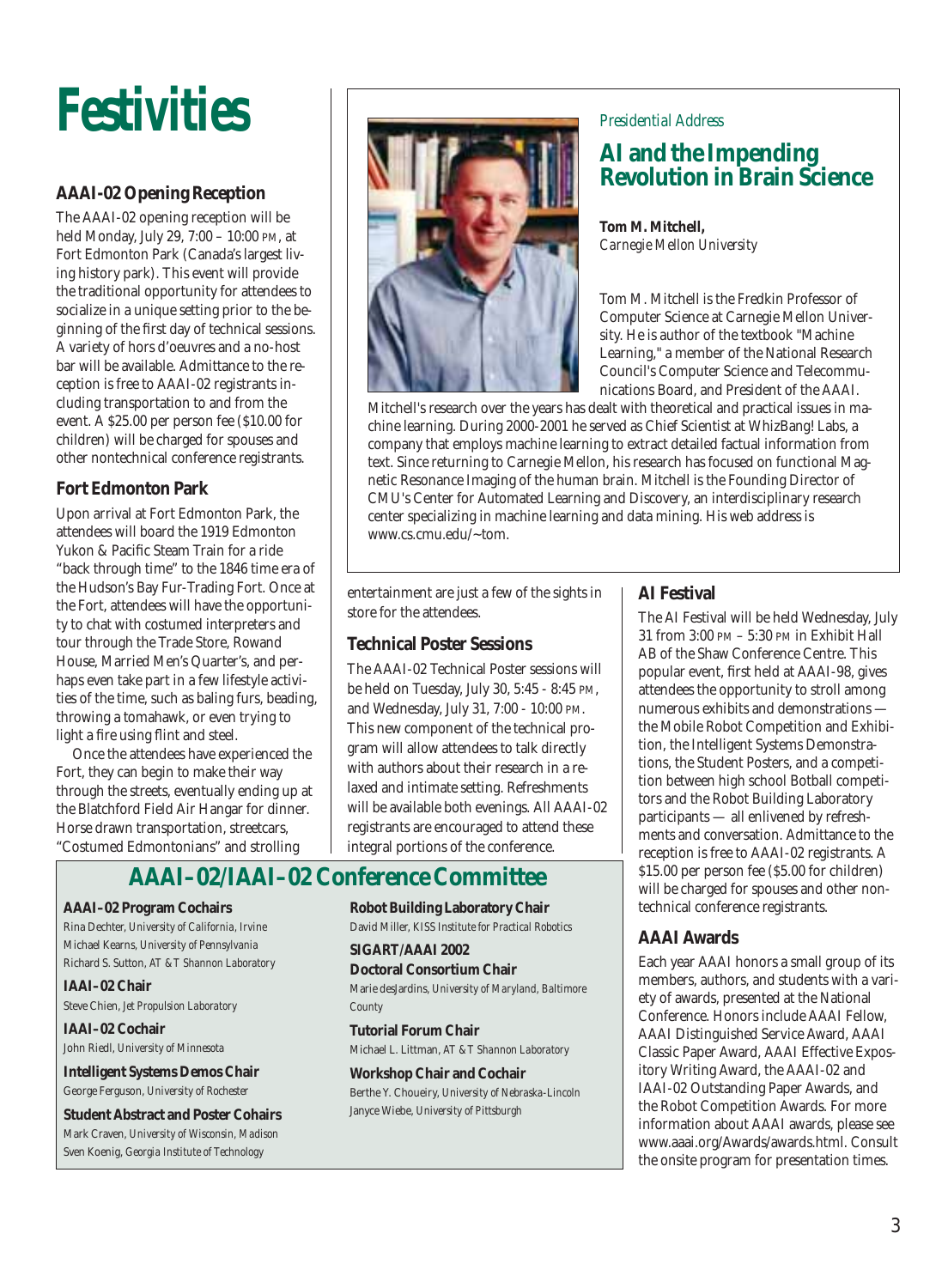## *Invited Presentations & Panels*

#### *AAAI-02 Invited Talk* **Perspectives on Artificial Intelligence Planning**

Hector Geffner, *ICREA - Universitat Pompeu Fabra (Barcelona)*



ways been a key area in artificial intelligence. In its general form, planning is concerned with the automatic syn-

Planning has al-

thesis of action strategies (plans) from a description of actions, sensors, and goals. Planning thus contrasts with two other approaches to intelligent behavior: the programming approach, where action strategies are defined by hand, and the learning approach, where action strategies are inferred from experience.

Different assumptions about the nature of actions, sensors, and costs lead to various forms of planning: (1) Planning with complete information and deterministic actions, (2) planning with non-deterministic actions and sensing, and (3) planning with temporal and concurrent actions, etc. Most work so far has been devoted to "classical" planning (1. above), where significant changes have taken place in the last few years. On the methodological side, the area has become more empirical with experimental evaluation being routine; on

the technical side, approaches based on heuristic or constrained-based search have taken over blind-search approaches.

In this talk, Geffner will provide a coherent picture of planning in AI while trying to convey some of the current excitement in the field. He'll make emphasis on the mathematical models that underlie various forms of planning, and the ideas that have been found most useful computationally.

#### *AAAI-02 Invited Talk*

#### **Dimension Reduction that Preserves Information and Neural Coding**

Naftali Tishby, *The Hebrew University*



Many cognitive functions, such as prediction, feature extraction, noise filtering, and learning, can be viewed as special cases of one principle: compression while preserving information.

This information theoretic principle was turned into a computational paradigm: the information bottleneck method. This variational method yielded several novel learning and data analysis algorithms, with many applications to information retrieval as well as to analysis of neural coding in several neurobiological systems, that were carried in Tishby's lab. In this talk Tishby will focus on a new approach to data dimensionality

### *AAAI–02 Keynote Address*

### **Probabilistic AI and Information Retrieval**

#### **Michael I. Jordan,**

*Department of Electrical Engineering and Computer Science & Department of Statistics, University of California, Berkeley*

Much progress has been made in recent years in the area of information retrieval, in particular as embodied in Internet search engine technology. Much progress has also been made in probabilistic, graph-theoretic AI. What are the possibilities for bringing these two lines of research together — for viewing large-scale information retrieval as a core enabling technology for AI systems, and for asking IR systems to exhibit true inferential capabilities? Jordan will discuss research aimed at bridging the AI/IR gap.

reduction that stems from this principle. Here he searches for low dimensional (nonlinear) reduction of co-occurrence (or contingency) tables that preserve the (mutual) information in the table. He gives a new alternate-projection algorithm for achieving such a reduction and show its convergence to an optimal set of information preserving features. This approach is particularly useful when the data is not naturally quantized but rather represented by low dimension continuous features. Such a reduction may have interesting biological implications. (Based on joint work with Amir Globerson and Noam Slonim.)

#### *IAAI-02 Invited Talk*

#### **Robot-Assisted Urban Search and Rescue at the WTC: Where's the AI?**

Robin R. Murphy, *Computer Science and Engineering, University of South Florida*



On September 11, 2001, the Center for Robot-Assisted Search and Rescue responded within six hours to the WTC disaster; this is the first known use of robots for USAR. The University of South

Florida was one of the four robot teams, and only academic institution. The USF team participated on-site in the search efforts from September 12 through 22, collecting and archiving data on the use of robots.

This talk will provide an overview of the use of robots for USAR as well as discuss what AI techniques were available, what was actually used, and why. It will also summarize the key lessons learned from the robotics efforts at the WTC. The lessons learned cover the areas of platforms and mobility, sensors and sensing strategies, control, and human-robot interactions. Possibly the most pervasive lesson learned is that robots for USAR must be considered from an "information technology" perspective, where platforms, sensors, control schemes, networks, and interfaces must all be coevolved to ensure the information extracted by the robots is truly usable by the rescue community.

Extensive video footage of the site and "robot's eye" views will be shown.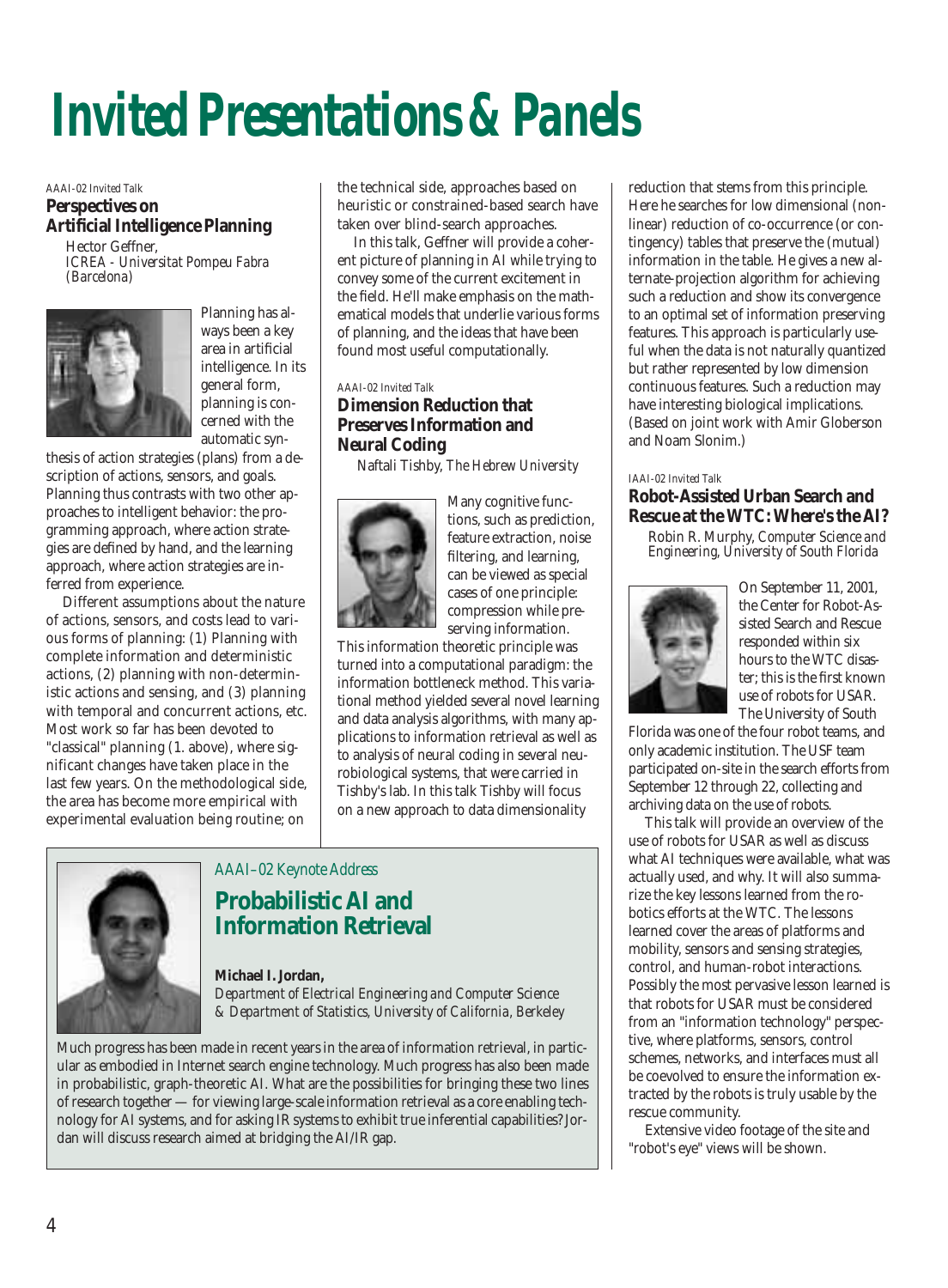#### *IAAI-02 Invited Panel* **Pioneering AI Businesses I: A 20-Year Review**

*Panel Leader:* Neil Jacobstein, *Teknowledge Corporation* 

Several AI-based businesses started in the early 1980s. They underwent a classic boom and bust cycle. Hype exceeded expectations, and some investors and technologists lost patience. However, history shows that in cases of disruptive technological innovation, forecasts are usually too optimistic in the short run, and too conservative in the long run. Is that the case with AI businesses? This panel of AI entrepreneurs will review the technology base and history of pioneering AI businesses, extract lessons learned, and identify future opportunities. Companies discussed will include IntelliCorp, Teknowledge, Inference, Syntelligence, Carnegie Group, Cycorp, and others. An interactive question and answer session with panel members will follow brief presentations from each panelist.

#### *IAAI-02 Invited Panel* **Pioneering AI Businesses II: Recent Startups**

*Panel Leader:* Craig Knoblock, *Research Associate Professor, University of Southern California and Chief Scientist, Fetch Technologies*

This panel will focus on the process of starting an AI company. The barriers to starting a new company include applying the technology to address a specific market need and creating and running a successful business. The speakers on this panel are AI researchers that have recently started their own companies. Some of the issues to be discussed by the panelists include how to go from a technology to a business, how to get funding for a company, and what are some of the pitfalls to watch out for. An interactive question and answer session with panel members will follow brief presentations from each panelist.

#### *IAAI-02 Invited Panel (Collocated with AI Festival)* **PI Entrepreneurs Forum**

This forum will provide an open and informal setting for AI pioneers, technologists, entrepreneurs, venture capitalists, legal, and intellectual property experts to network and discuss issues in starting and running AIbased companies. People who would like to provide additional expertise for this forum should contact chien@aig.jpl.nasa.gov.

#### *AAAI-02/IAAI-02 Joint Invited Talk*

### **Human Level "Strong" AI: The Prospects and Implications**

Raymond Kurzweil, *KurzweilAI.net (Kurzweil Accelerating Intelligence Network)*



Three-dimensional molecular computing will provide the hardware for human-level "strong" AI well before 2030. The more important software insights will be gained in part from the reverse-engineering of the human brain, a process well under way. Once nonbiological intelligence matches the range and subtlety of human intelligence, it will necessarily soar past it because of the continuing acceleration of information-based technologies, as well as the ability of machines to instantly share their knowledge. The implication

will be an intimate merger between the technology-creating species and the evolutionary process it spawned.

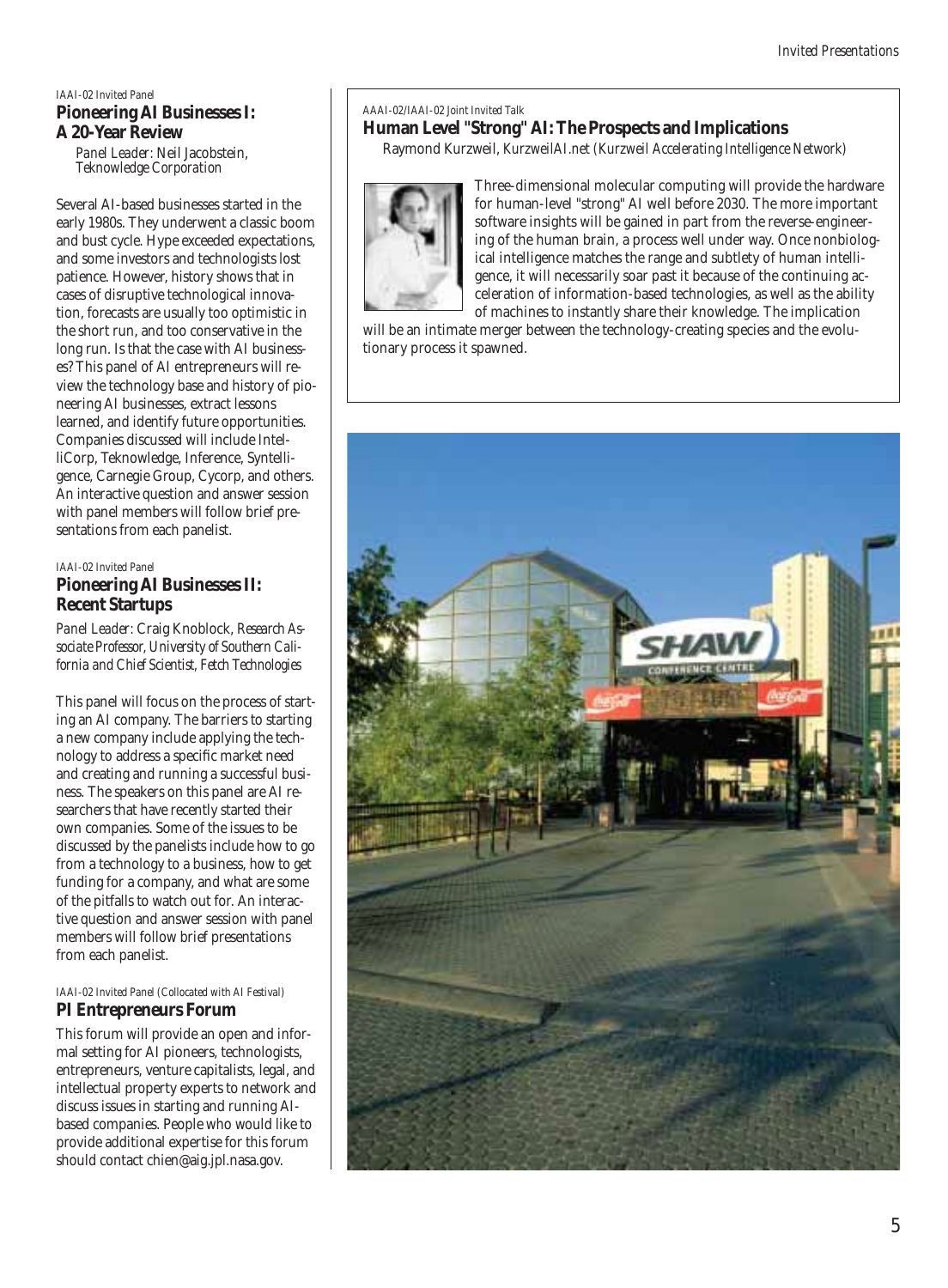

The AAAI-02 Exhibition will take place on Tuesday, July 30 and Wednesday, July 31, and will comprise a host of events designed to showcase current products, research and applications in artificial intelligence. Admittance is open to all AAAI-02 registrants. Other interested individuals may visit the exhibits for a nominal onsite fee of \$10.00. Student groups are welcome, preferably by prior arrangement. For more information about the exhibition, please visit the AAAI web site or write to ncai@aaai.org.

#### **AAAI-02 Intelligent Systems Demonstrations**

Continuing advances in artificial intelligence research are making it possible to develop intelligent systems in a wide range of application areas. The AAAI-02 Intelligent Systems Demonstrations program showcases state-of-the-art AI implementations and provides AI researchers with an opportunity to show their research in action. The program is intended to highlight innovative contributions to the science of AI with an emphasis on the benefits to be gained from developing and using implemented systems in AI research. Previous year's demonstrations have included speech- and gesturebased systems, AI-based simulators and game-playing systems, several systems using AI on the World Wide Web for e-commerce and other applications, and even AI pets. System builders will be on hand to present their work, and audience interaction with the systems is encouraged as much as possible. Demonstrations are scheduled throughout the AAAI Exhibition, as well as being available during the AI Festival. Check the conference program for times and locations.

#### **Mobile Robot Competition and Exhibition**

The Eleventh Annual AAAI Mobile Robot Competition and Exhibition brings together teams from colleges, universities and other research laboratories to compete, and also to demonstrate state-of-the-art research in robotics and AI. The goals of the Competition and Exhibition are to:

■ Foster the sharing of research ideas and technology

- Allow research groups to showcase their achievements
- Encourage students to enter the fields of robotics and AI
- Increase awareness of the field

#### **Competition**

The competition allows teams to show off their best attempts at solving common tasks in a competitive environment. Teams compete for place awards as well as for technical innovation awards, which reward particularly interesting solutions to problems. There will be three contest events this year: Robot Host, Robot Rescue, and the Robot Challenge.

#### **Exhibition**

The exhibition gives researchers an opportunity to demonstrate state-of-the-art research in a less structured environment. Exhibits are scheduled throughout the exhibition hall hours.

#### **Workshop**

The robot events culminate with a workshop where participants describe the research behind their entries.

#### **Organizing Chairs**

#### **General Cochairs**

Holly Yanco, *University of Massachusetts Lowell* Tucker Balch, *Georgia Institute of Technology*

#### **Robot Challenge**

Ben Kuipers, *University of Texas at Austin*

#### **Robot Rescue**

Jenn Casper, *University of South Florida* Mark Micire, *University of South Florida* Robin Murphy, *University of South Florida*

#### **Robot Host**

David Gustafson, *Kansas State University* François Michaud, *Université de Sherbrooke*

#### **Robot Exhibition**

Ian Horswill, *Northwestern University*

#### **Robot Workshop**

Bill Smart, *Washington University St. Louis*

#### **Exhibitors**

Exhibitors will be leading suppliers of AI software, as well as AI consultants and publishers displaying the latest in AI books and periodicals. AAAI-2000 Exhibitors included:

- AAAI Press
- ActivMedia Robotics
- AI Topics the AAAI Pathfinder
- AK Peters, Ltd.
- Blue Pumpkin Software
- Celcorp
- Franz Inc.
- UWF/Institute for Human and Machine Cognition
- Invention Machine Corporation
- IOS Press, Inc.
- IRobot Corporation
- KISS Institute for Practical Robotics
- Kluwer Academic Publishers
- The MIT Press
- Morgan Kaufmann Publishers
- Naval Research Laboratory
- PC AI Magazine
- Probotics, Inc.
- Springer Verlag New York, Inc.
- University of Alberta AI Lab
- Unmanned Ground Vehicles /Systems JPO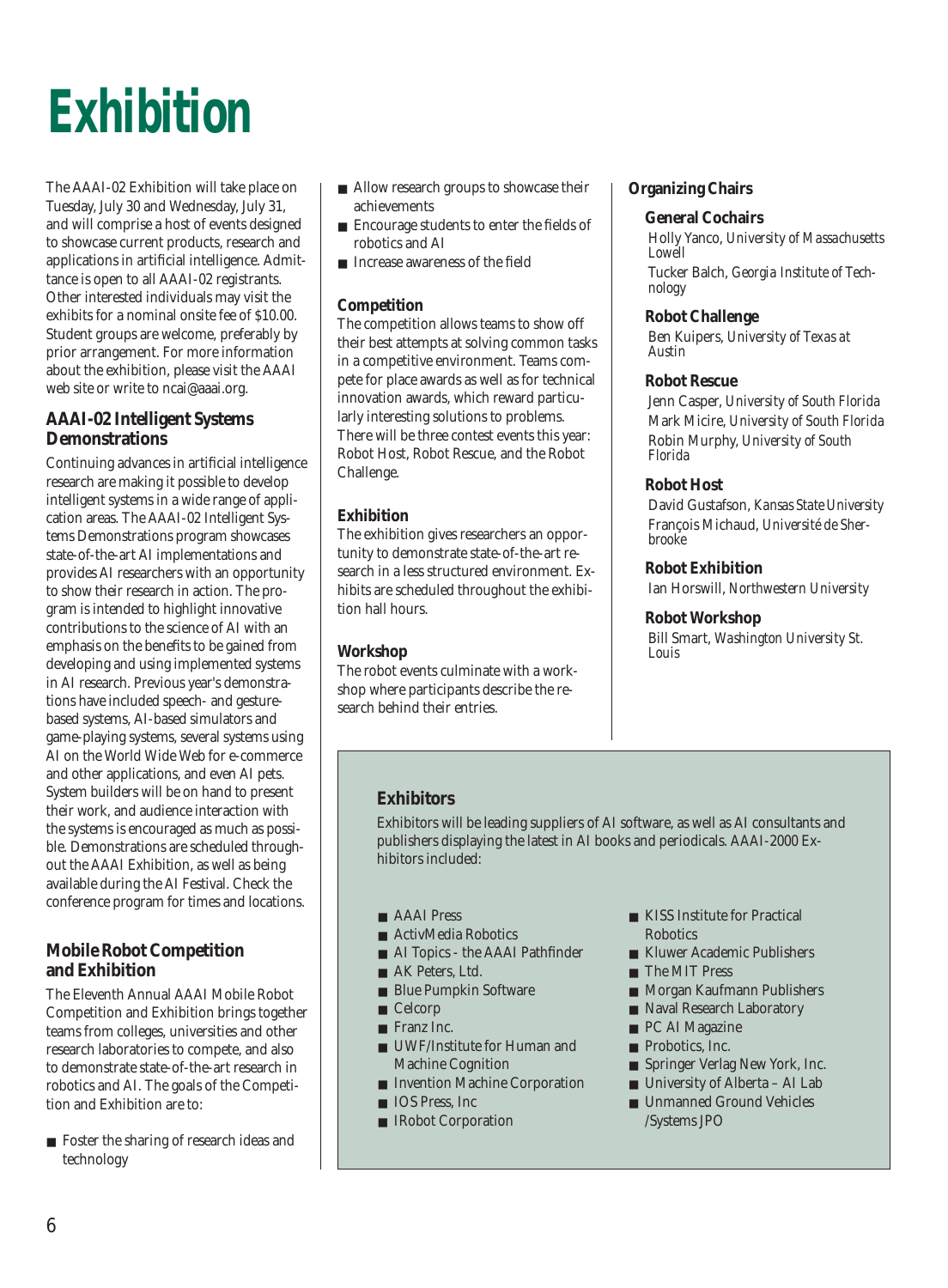# *Special & Student Programs*

#### **AAAI-02 Robot Building Laboratory**

The robot building lab (RBL) is a chance for AI researchers to experiment with hardware. What happens to your favorite AI algorithm when it actually gets embodied? How reliable is the real world compared to a simulation? Why do roboticists always seem to be having a better time at the conference than logic theorists? These are the questions that can best be answered by participating in the RBL.

As in the past, this year's RBL will break the participants into small groups. Each group will be given a robot kit and then will spend the next day and a half creating a robot system to achieve that year's task. The lab will conclude with a friendly competition among the different groups.

The theme for this year's lab will be multi-agent cooperation & manipulation. Each robot kit will contain enough parts to create two or more independent robots that will work together (hopefully) to accomplish the task. Participants are strongly encouraged (but not required) to bring a MacOS, OSX, Windows 98 (or higher), or LINUX laptop with them so that there will be multiple programming stations for each group. A serial port or USB to serial converter is also required. The results of the lab will be presented during the AI Festival on Wednesday afternoon.

The RBL is aimed at educators, students and researchers interested in robotics. A general knowledge of programming will be assumed. No prior robotics experience is required. The RBL will be held Sunday - Monday, July 28 -29. Preregistration is required.

#### **Botball 2002 National Exhibition**

No, the graduate students haven't gotten younger! AAAI is pleased to host the National Botball Exhibition, featuring top robots built by middle and high school students from across the country. Botball is a game in which robots attempt to achieve a specified goal, in an exciting head to head, double elimination tournament. The goal of Botball is to get middle and high school students involved in the creative side of technology — to get our upcoming workforce excited about technology, robotics, and AI.

Botball involves embodied agent computer programming (in C), mechanical design, science, math, and teamwork.

In this year's tournament, teams either play the black ball or white ball side. The challenge is to score points by moving your colored ping pong balls from inside a moveable goal into the basket or into the end-zone. Robots are required to start by themselves and shut down after 90 seconds. These robots were completely designed, built, and programmed by students from a kit of over 2000 parts. Students first compete in one of 12 regional tournaments and then advance to the National Botball Tournament held in Norman, Oklahoma in early July. The best of the best from that tournament will be showcasing their robots at AAAI this year. For more information about the Botball program, please see: www.botball.org

#### **Student Abstract Poster Program**

The Student Abstract Program is designed to provide a forum in which students can present and discuss their work while still in its early stages, meet peers who have related interests, and introduce themselves to more senior members of the field. Student abstracts, which have been chosen for inclusion in the AAAI-02 conference proceedings, will display their work at the Student Abstract Poster Session during the AI Festival on Wednesday, July 31, from 3:00 – 5:30 pm in Exhibit Hall AB of the Shaw Conference Centre. All AAAI-02 registrants are encouraged to visit these presentations.

#### **Doctoral Consortium**

The Seventh AAAI/SIGART Doctoral Consortium will be held Sunday and Monday, July 28 - 29, from 8:30 am - 6:00 pm. The Doctoral Consortium provides an opportunity for a group of Ph.D students to discuss and explore their research interests and career objectives in an interdisciplinary workshop together with a panel of established researchers. The students accepted to participate in this program will also participate in the Student Poster program on Wednesday, July 31, from 3:00 – 5:30 pm during the AI Festival. All interested AAAI-02 student registrants are invited to observe the presentations and participate in discussions at the workshop. AAAI and ACM/SIGART gratefully acknowledge a grant from NSF's Directorate for Computer and Information Science and Engineering (CISE) that partially supports student travel to the event.

### **Collocated Events in Edmonton**

Several conferences have elected to collocate with AAAI in Edmonton this summer. AAAI attendees will enjoy discounts at several, including IAAI, KDD, SARA, and UAI:

- **Fourteenth Conference on Innovative Applications of Artificial Intelligence** (IAAI-02), July 30 -August 1, www.aaai. org/Conferences/IAAI/2002/iaai02.html
- **The Third Annual Canadian Database Research Workshop** (CanDB), July 22, db.cs.ualberta.ca/candb
- **Third International Conference on Computers and Games** (CG'02), July 25-27, www.cs.ualberta.ca/~cg2002
- **International Database Engineering and Applications Symposium** (IDEAS'02), July 17-19, database.cs.ualberta.ca/ideas02
- **Tenth Annual Conference on Intelligent Systems for Molecular Biology** (ISMB 2002), August 3-7, www.ismb02.org
- **The Eighth ACM SIGKDD International Conference on Knowledge Discovery and Data Mining** (KDD-2002), July 23-26, www.acm.org/ sigkdd/kdd2002
- **Symposium on Abstraction, Reformulation and Approximation** (SARA 2002), Kananaskis Mountain Lodge, Kananaskis, Alberta, Canada, August 2-4, www.cs.ualberta.ca/~holte/SARA2002
- **Association for Uncertainty in Artificial Intelligence** (UAI '02), August 1-4, www.cs.ucla.edu/~uai02

For more information about collocated events, please see www.cs.ualberta.ca/Edmonton2002/ or visit the individual conference web site.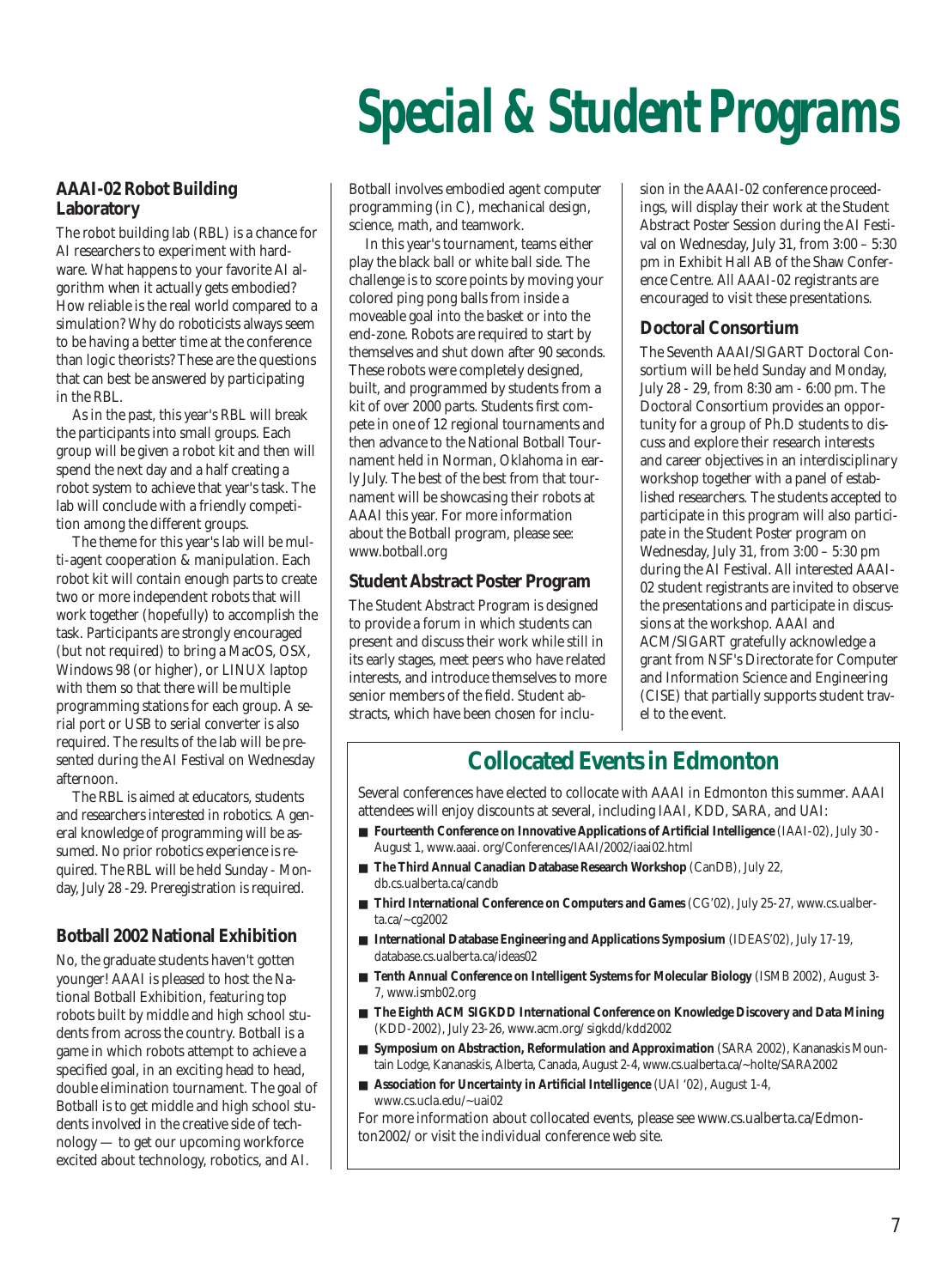# *Tutorial Forum*

The 2002 Tutorial Forum features 10 four-hour tutorials and two eight-hour tutorials that provide an opportunity for researchers to spend two days freely exploring exciting advances in disciplines outside their normal focus. All AAAI attendees are encouraged to participate in this continuing education program. Each tutorial is taught by experienced scientists and practitioners in AI. AAAI-02 technical registrants may register for up to four consecutive tutorials for no additional fee.

#### **Sunday, July 28, 9:00 AM - 1:00 PM**

- SA1: The State of the Art in Language Modeling Joshua Goodman and Eugene Charniak
- SA2: AI in Space: Unique Challenges and Opportunities (Full Day) Daniel Clancy
- SA3: Greedy On-Line Planning and Its Application to Mobile Robotics Sven Koenig and Anthony Stentz
- SA4: Aspects of Qualitative Spatial and Temporal Reasoning Gerard Ligozat, Frank D. Anger, and Hans W. Guesgen

#### **Sunday, July 28, 2:00 - 6:00 PM**

- SP1: Practical Approaches to Handling Uncertainty in Planning and Scheduling J. Christopher Beck and Thierry Vidal
- SP2: Collaborative Multi-Agent Systems Barbara Grosz and Charlie Ortiz
- SP3: Practical Machine Learning for Software Engineering Tim Menzies and Gary D. Boetticher

#### **Monday, July 29, 9:00 AM - 1:00 PM**

- MA1: Information Integration on the Web Craig Knoblock and Subbarao Kambhampati
- MA2: AI Techniques for Personalized Recommendation (Full Day) Anthony Jameson, Joseph Konstan and John Riedl
- MA3: Algorithms for Combinatorial Auctions and Exchanges Tuomas Sandholm

#### **Monday, July 29, 2:00 – 6:00 PM**

- MP1: Phase Transitions and Structure in Combinatorial Problems Tad Hogg, Carla P. Gomes, Toby Walsh, and Weixiong Zhang
- MP2: Rational Action in Autonomous Agents Michael Wooldridge and Simon Parsons

#### **Algorithms for Combinatorial Auctions and Exchanges (MA3)**

#### **Tuomas Sandholm**

Monday, July 29, 9:00 AM - 1:00 PM

The last three years have witnessed a leap of improvement in market clearing algorithms both for traditional market designs and entirely new market designs enabled by advanced clearing technology. This tutorial covers the computational implications of different market designs and presents algorithms for clearing markets optimally and approximately. Auctions, reverse auctions,

and exchanges (many-to-many auctions) will be covered, with both theoretical and experimental results. Multi-item and multiunit markets will be a key focus and computational implications of different classes of side constraints will be presented. Bid types covered include price-quantity bids, different shapes of supply/demand curves, and combinatorial bids. A new method for selective preference elicitation for combinatorial markets will also be presented.

**Tuomas Sandholm** is associate professor of computer science at Carnegie Mellon University. He received his Ph.D. and M.S. de-



grees in computer science from the University of Massachusetts at Amherst in 1996 and 1994. He earned an M.S. (B.S. included) with distinction in industrial engineering and

management science from the Helsinki University of Technology, Finland, in 1991. He has eleven years of experience building electronic marketplaces. Several of his systems have been commercially fielded. He has published over 120 technical papers, and received numerous academic awards, including the NSF Career Award and the inaugural Autonomous Agents Research Award.

#### **AI in Space: Unique Challenges and Opportunities (SA2)**

#### **Daniel J. Clancy**

Sunday, July 28, 9:00 AM - 6:00 PM (full day)

Since the earliest days of the field, space has sparked the imagination of AI researchers due to the unique challenges that this environment poses. Within NASA, there is a growing awareness that smarter, more adaptive systems are critical to NASA for completing many of the challenging missions planned for the future. These missions include long duration, robotic exploration of Mars; the robotic deployment and maintenance of large optical telescopes for imaging of earth-like planets; mobile, intelligent crew assistants for use on the International Space Station (ISS), and many others.

In this tutorial, a combination of AI researchers and NASA mission experts will present a variety of NASA problems and the interesting and unique research challenges that various mission classes offer to AI researchers. Each presentation will start with a discussion of a problem posed by the mission followed by a more in-depth discussion of the research challenges presented as well as on-going research designed to address these challenges. Furthermore, it will identify resources that NASA is making available to the broader research audience such as data sets and simulations. The presentations will pay particularly close attention to the on-going Mars program due to the unique opportunities it offers. Research topic areas that are relevant include autonomy, health management, planning and scheduling, agent architectures, human-centered systems, intelligent data understanding and others.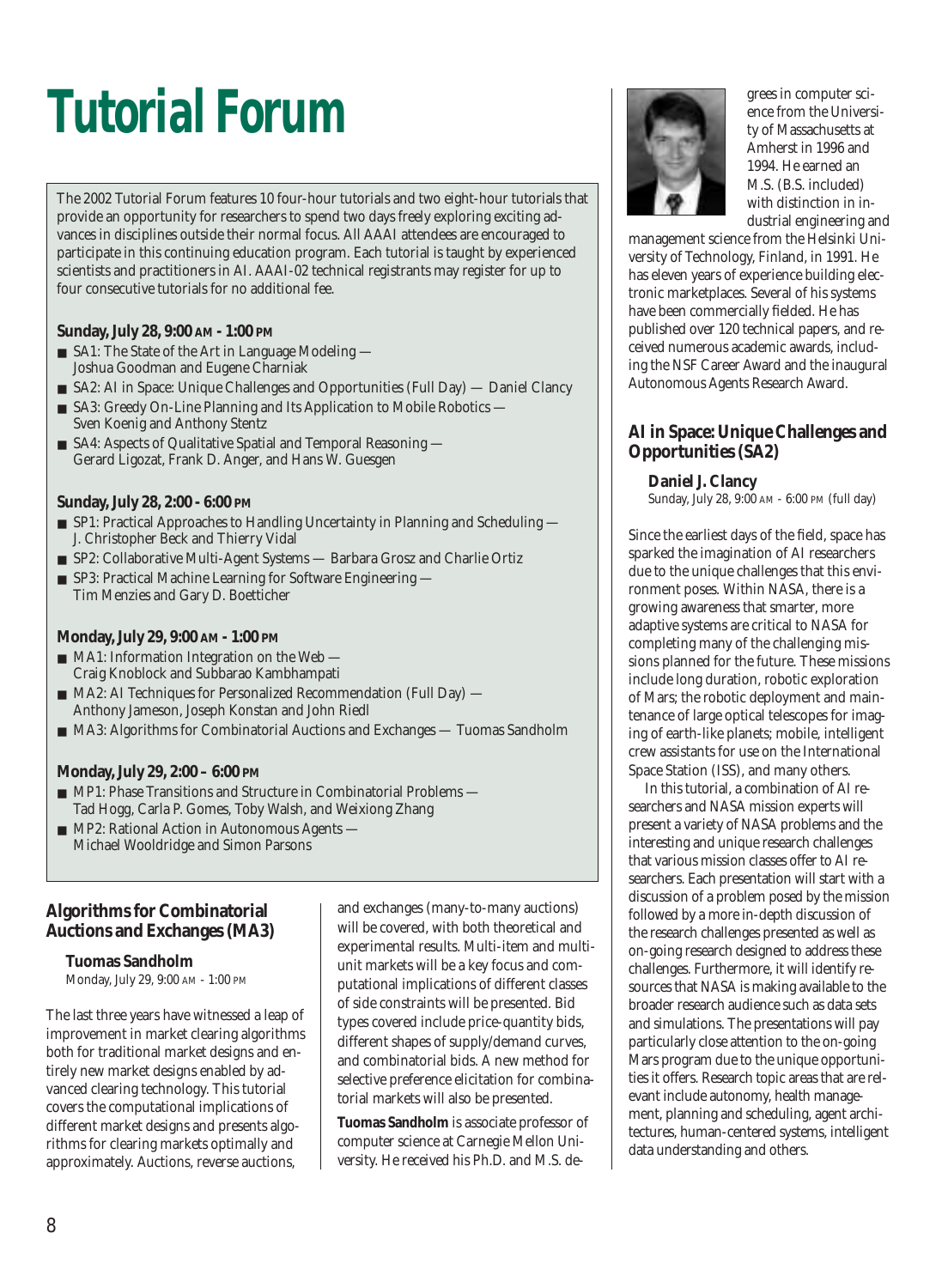

**Daniel Clancy** is the division chief of the computational sciences division at NASA Ames and was previously a researcher in the Autonomy and Robotics area. The tutorial will draw

on material by a variety of AI researchers and NASA mission experts.

#### **AI Techniques for Personalized Recommendation (MA2)**

#### **Anthony Jameson, Joseph Konstan, and John Riedl**

Monday, July 29, 9:00 AM - 6:00 PM (full day)

Personalized recommendation of products, documents, and collaborators has become an important way of meeting user needs in commerce, information provisioning, and community services, whether on the web, through mobile interfaces, or through traditional desktop interfaces. This tutorial first reviews the types of personalized recommendation that are being used commercially and in research systems. It then systematically presents and compares the underlying AI techniques, including recent variants and extensions of collaborative filtering, demographic and case-based approaches, and decision-theoretic methods. The properties of the various techniques will be compared within a general framework, so that participants learn how to match recommendation techniques to applications and how to combine complementary techniques.

The full-day format will make it possible to include a session in which participants actively work together on a concrete problem, as well as in-depth discussion of application contexts, case studies, and key social issues. The tutorial presupposes a general knowledge of AI. Some previous familiarity with issues of personalized recommendation is desirable but not essential.



**Anthony Jameson** is a principal researcher at DFKI (the German Research Center for Artificial Intelligence) and adjunct professor of computer science at the International University.

He has published widely on personalized recommendation and user adaptation since the early 1980s. He has presented related tutorials at CHI, IJCAI, IUI, and UM conferences.

**Joe Konstan and John Riedl** are Associate Professors in the Department of Computer Science and Engineering at the University of Minnesota. John Riedl cofounded the pioneering GroupLens recommender system project with Paul Resnick in 1992, and he and Joe Konstan have been codirecting the project since 1995. Riedl and

Konstan also cofounded Net Perceptions, a company that has commercialized the results of their research since 1996. They have published broadly in the area of recommender systems, and they have presented related tutorials at the ACM conferences on E-Commerce and on Computer-Supported Cooperative Work.

#### **Aspects of Qualitative Spatial and Temporal Reasoning (SA4)**

#### **Gerard Ligozat, Frank Anger and Hans Guesgen**

Sunday, July 28, 9:00 AM - 1:00 PM

Space and time are ubiquitous parameters of our knowledge about the world. Qualitative spatial and temporal reasoning methods have evolved in order to reason about space and time when precise qualitative information is either superfluous or unavailable. The potential applications of the field include natural language understanding, planning, GIS, robotics, and human-machine communication.

This tutorial will guide practitioners by describing the main methods and results in the field, including: basic formalisms modeling time (including nonlinear ones) and space; tractability results in qualitative spatial and temporal calculi; fuzzy extensions of the calculi; applications.

The tutorial is suitable for all researchers interested in an overview of the current state of the art in the domain. It assumes only a basic knowledge of AI and knowledge representation techniques. Required background will be introduced when required.

**Frank Anger** is Program Director and Acting Deputy Division Director at NSF. He holds degrees from Princeton, Cornell and Florida and held professorships at several





universities before joining NSF. He has published over 50 papers covering a wide range of topics and is a founding member of three professional organizations.

**Hans Guesgen** is an associate professor in computer science at the University of Auckland. His areas of research include spatio-temporal reasoning and constraint satisfaction, with

more than 50 publications in these areas. He coorganized and cochaired various workshops on spatial and temporal reasoning.



**Gerard Ligozat** is a professor of computer science at the University of Paris at Orsay, France. His fields of interest include temporal and spatial representation and reasoning in con-

nection with formal and natural language issues. Along with many publications, he authored or coauthored two books on knowledge representation.

#### **Collaborative Multi-Agent Systems (SP2)**

**Barbara Grosz and Charlie Ortiz** Sunday, July 28, 2:00 - 6:00 PM

Systems that are able to act as collaborative partners on joint tasks have the potential to greatly improve human-computer interaction and productivity. Such collaborative systems are within reach thanks to progress in our understanding of rationality, both collective and individual. This tutorial will describe both the major theoretical advances that can support the principled designs of such systems as well as describe implementations based on these theories.

The tutorial will begin with an overview of rationality: what it means for an agent to be rational and how this can be reflected in agent designs. This will include a brief review of models of mental state: for example, the representation and role of intentions and the relation of intentions to other attitudes such as that of belief. Then, Grosz and Ortiz will consider information flow within agent architectures, emphasizing considera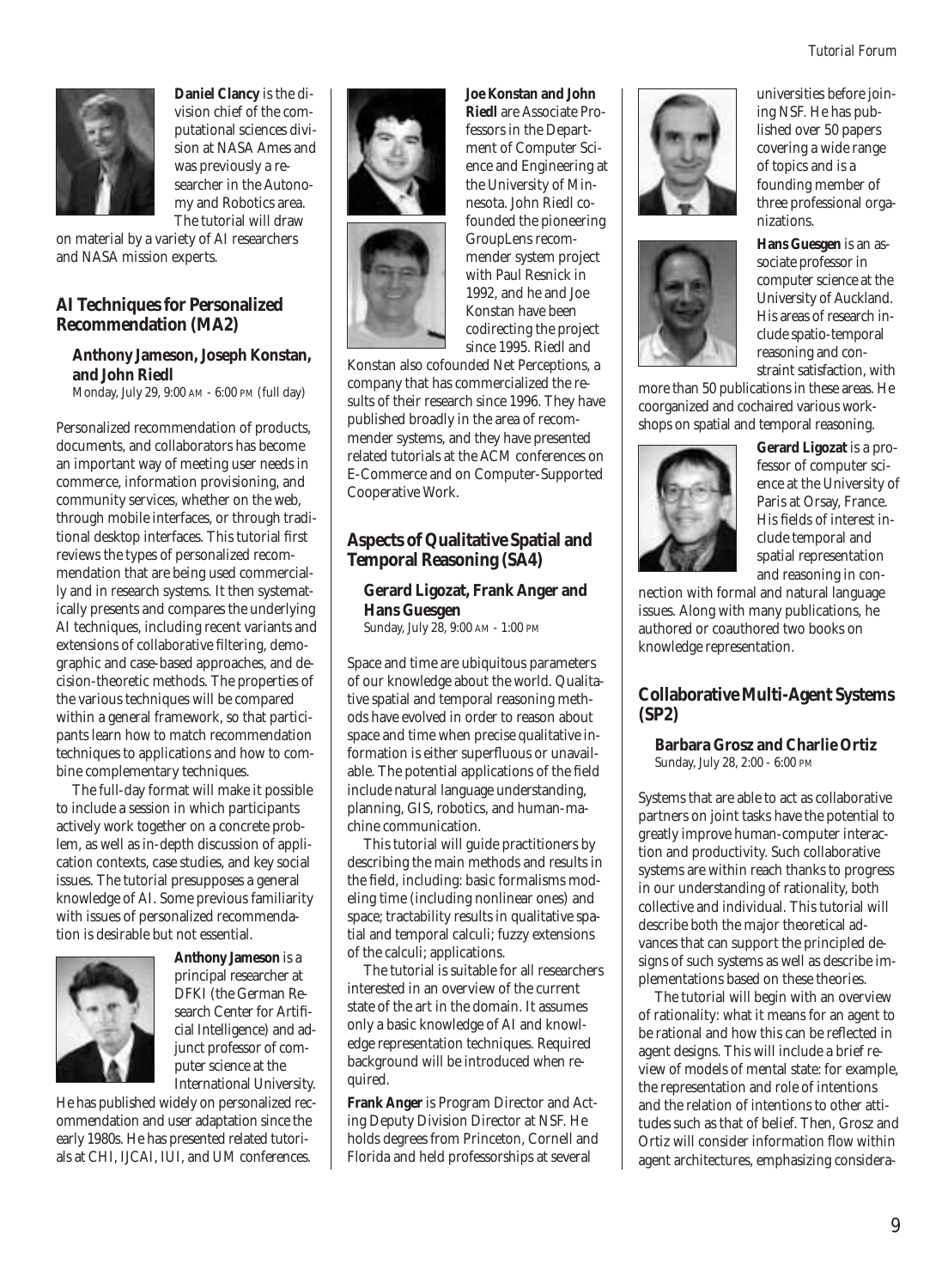tions of resource-boundedness and the ways this affects formalizations and system designs. The tutorial will then examine a range of approaches to modeling the collaborative behavior of a group of agents on a joint task. Several formal computational models will be presented and examined in light of major philosophical approaches. The formal models require the introduction of new notions of intention, ability, and helpful behavior. These new notions will be examined, as will ways to model stages of partiality in joint planning processes. The relationship of this work to work in distributed AI will be discussed briefly. Finally, applications to human-computer communication and planning will be discussed.

This tutorial is suitable for a general AI audience. Knowledge of AI planning would be helpful. It should be of interest to: researchers in distributed AI; those interested in the theoretical aspects of collaboration; and those interested in designing and building collaborative information systems, user interfaces, and planning systems.



**Barbara Grosz** is a Gordon McKay Professor of Computer Science at Harvard University and is a past president of

AAAI. Her research addresses fundamental problems in modeling collaborative activity and in developing computer systems able to collaborate with each other and their users. She is one of the inventors of the Shared-Plans model of collaboration. She is extending this model and using it to construct collaborative interfaces and computer agents that work together in teams.



**Charlie Ortiz** is Progam Manager of Collaboration Science and Technology at the AI Center of SRI International. His research centers on understanding the connections between mind

and action, from both planning and explanatory perspectives. At SRI he leads projects in distributed robotics and negotiation for multiagent systems. As a postdoctoral fellow at Harvard, his research focused on models of collaboration. His Ph.D. in computer science from the University of Pennsylvania was for his work on causation.

#### **Greedy On-line Planning and its Application to Mobile Robotics (SA3)**

**Sven Koenig and Anthony Stentz** Sunday, July 28, 9:00 am - 1:00 pm

Mobile robots must be able to make good decisions in complex situations that involve a substantial degree of uncertainty, yet find solutions in a timely manner despite a large number of potential contingencies. Unfortunately, planning in nondeterministic domains is typically time-consuming due to the large number of contingencies. Greedy on-line planning interleaves planning and plan execution, which speeds up planning by sacrificing the optimality of the resulting plans. It has advantageous properties, like not needing to be in control of the robot at all times and being easy to integrate into complete robot architectures.

This tutorial covers algorithms, their analysis using a unifying graph-theoretic framework (including complexity results), and their integration into complete robot architectures. Robot navigation in initially unknown terrain will be used as a running example. Koenig and Stentz describe complete robot systems for this application and show videos of their operation. The tutorial is completely self-contained and teaches the necessary knowledge from mobile robotics, artificial intelligence, graph theory, and algorithm theory. It should be of interest to both experimental and theoretical researchers that work in the areas of mobile robotics, artificial intelligence planning, search, and online algorithms.



**Sven Koenig** is an assistant professor at Georgia Institute of Technology. He received his Ph.D. degree from Carnegie Mellon University for his dissertation on "Goal-Directed

Acting with Incomplete Information." He also holds M.S. degrees from the University of California at Berkeley and Carnegie Mellon University as well as German degrees in management science and computer science. Koenig has published over 50 journal articles, conference papers, and technical reports. He is the recipient of various awards and fellowships, including the NSF CA-REER award, an IBM Faculty Partnership Award, the Raytheon Faculty Fellowship Award from Georgia Tech, the Tong Leong

Lim Pre-Doctoral Prize from the University of California at Berkeley, and a Fulbright Fellowship.



**Anthony Stentz** is a senior research scientist in the Robotics Institute at Carnegie Mellon University. He received his B.S. in physics from Xavier University in 1982, his M.S. in com-

puter science from Carnegie Mellon University in 1984, and his Ph.D. in computer science from CMU in 1989. Stentz has made contributions in a broad range of research areas, including robotics, software architecture, intelligent planning, sensing, and perception. He is best known for developing D\*, a real-time planning algorithm for unknown, uncertain, and changing environments that has been used in dozens of robot systems around the world. Stentz has published over 100 journal articles, conference papers, technical reports, patents, and videos. He is the recipient of the Alan Newell Award for Research Excellence.

#### **Information Integration on the Web (MA1)**

**Craig Knoblock and Subbarao Kambhampati** Monday, July 29, 9:00 AM - 1:00 PM

The explosive growth and popularity of the world-wide web resulted in thousands of structured queryable information sources on the Internet, and the promise of unprecedented information-gathering capabilities to lay users. Unfortunately, the promise has not yet been transformed into reality. While there are sources relevant to virtually any user-queries, the morass of sources presents a formidable hurdle to effectively accessing the information. One way of alleviating this problem is to develop web-based information integration agents, which take the user's query and access the relevant sources to answer the user's query efficiently.

This tutorial will survey the recent research and systems for web-based information integration. Knoblock and Kamphampati will start with an overview of the wide range of technical problems that must be addressed to integrate the diverse sources. They will then describe approaches from both the database and artificial intelligence communities that address these various problems. Specific topics include the rela-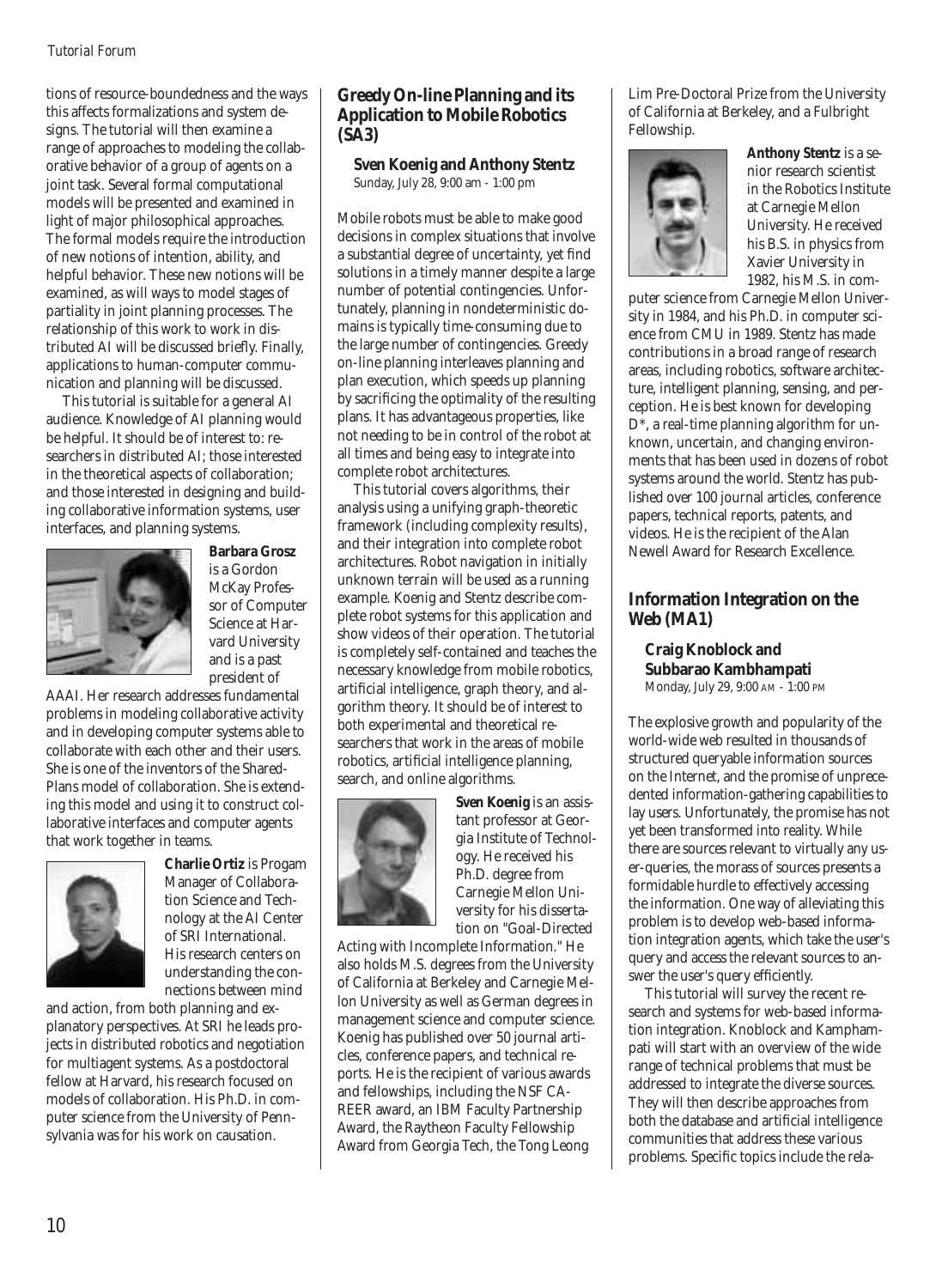tionship to database integration and information retrieval, languages for mediation and exchange, local-as-view versus goal-asview models of information sources, machine learning techniques for generating wrappers, terminology alignment for combining data across sources, adaptive query optimization and execution, the role of XML and the semantic web initiative. Knoblock and Kamphampati also describe the various integration systems and where they fit in within the space of technical approaches, and discuss important application areas, such as bioinformatics and spatial database integration.



**Craig Knoblock** received his Ph.D. in computer science from Carnegie Mellon University in 1991 and joined University of Southern California that year. He is current-

ly a senior project leader at the Information Sciences Institute and a research sssociate professor in computer science. His current research interests include information agents, information integration, automated planning, and machine learning. He leads the Information Agents Research Group, which is addressing the problems of building agents for integrating and managing web-based information sources.



**Subbarao Kambhampati** is a professor of Computer Science and Engineering at Arizona State University, where he directs the YOCHAN research group. He has published close to a hundred tech-

nical articles on planning, learning, CSP and, more recently, information integration and query optimization. His work on information integration includes the development of the Emerac and Havasu integration frameworks. He also developed and taught a course on information integration at ASU. He was a 1994 NSF Young Investigator and a 1996 AAAI invited speaker.

#### **Phase Transitions and Structure in Combinatorial Problems (MP1)**

**Tad Hogg, Carla P. Gomes, Toby Walsh, and Weixiong Zhang** Monday, July 29, 2:00 - 6:00 PM

This tutorial will present an exciting area combining concepts from theoretical physics and AI. The presenters will show how the study of phase transition, structure, and related phenomena is changing the way we characterize the computational complexity of combinatorial problems, beyond the notion of worst-case complexity. They will also discuss how tools from statistical physics can be used to provide a much more detailed description of a problem's complexity and how such insights can be leveraged into the design of search algorithms.

Hogg, Gomes, Walsh, and Zhang will describe phase transition behavior observed in a number of different decision problems such as SAT, graph coloring, and number partitioning, as well as optimization problems such as TSP and maximum SAT, and in other complexity classes like P and PSpace. The tutorial will also cover recent work connecting structural features of problems with phase transition phenomena and computational complexity. Topics covered will include constrainedness, backbone structure, and small world topology. The presenters will also discuss how to exploit structure and randomness in problems using restart strategies and, more generally, portfolios of algorithms.

The tutorial is aimed at the general AI audience. Familiarity with some basic concepts of combinatorial optimization, probability theory, and computational complexity is desirable but not essential.



**Tad Hogg** is on the research staff of Xerox PARC. His research interests include multiagent systems, smart matter, and the relation between physics and computation, including

analogies with physical phase transitions found in combinatorial search.



**Carla P. Gomes** is the Director of the Intelligent Information Systems Institute at Cornell University. Her research has covered several areas in artificial intelligence and computer science, including planning and scheduling, integration of CSP and OR techniques for solving combinatorial problems, and algorithm portfolios.

**Toby Walsh** is an EPSRC Advanced Research Fellow at the Department of Computer Science (York). He has worked extensively on phase transition behavior in a number of different areas, including satisfiability, constraint satisfaction, traveling salesperson problems, and number partitioning.



**Weixiong Zhang** is an associate professor at Washington University in St. Louis. His primary research interests include multiagent systems, heuristic search and combinatorial opti-

mization, especially phase transitions and approximation methods that exploit phase transitions.

#### **Practical Approaches to Handling Uncertainty in Planning and Scheduling (SP1)**

**J. Christopher Beck and Thierry Vidal** Sunday, July 28, 2:00 - 6:00 PM

Classical planning and scheduling assumes a deterministic environment where, for example, actions always succeed and have a known duration. Often, in realistic applications, these strong assumptions are not reasonable: some events may occur that make precomputed schedules and plans infeasible.

Different possibilities exist to deal with such problems, but some questions are still hard to answer: considering the kind of uncertainties that one has to face, the desired level of robustness, and even what one means by "robustness", what is the best technique to use? The tutorial aims at giving the attendees the basic understanding for attacking such practical issues.

The theme in this tutorial is the balance between off-line and on-line decision-making. Approaches range from purely reactive techniques that reason on-line to modify the initial "optimistic" schedule, to proactive, off-line techniques that consider possible failure cases before execution, providing the executing agent with ways to prevent them. Special attention will be given to mixed approaches that provide off-line flex-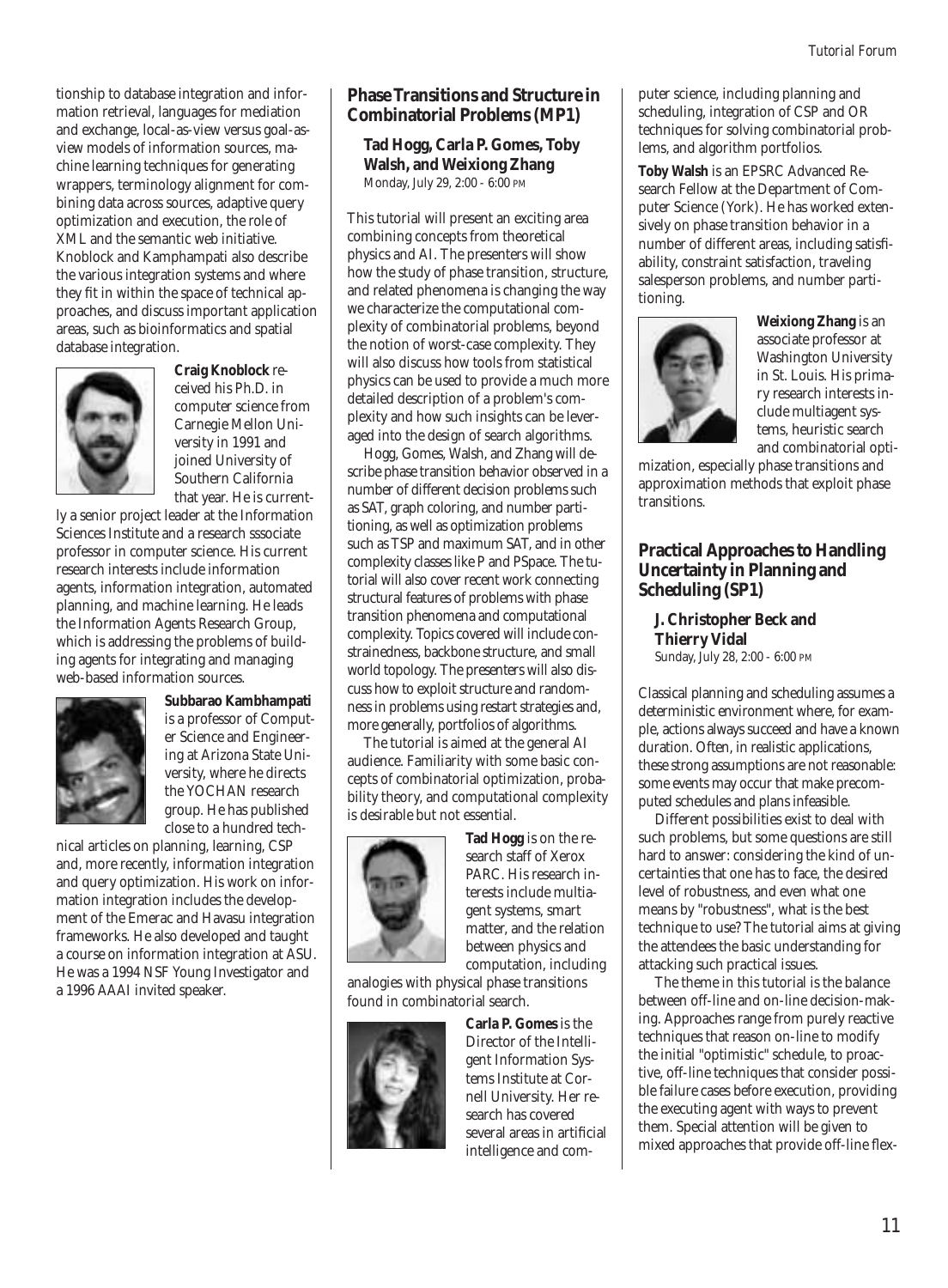ible plans or schedules allowing adaptation by simple on-line decision-making. Participants should have a basic knowledge of AI and KR techniques. Some knowledge of approaches to classical planning and scheduling and techniques for reasoning about uncertainty is desirable, but not mandatory.



**J. Christopher Beck** is a senior scientist in the Scheduler team at ILOG. He received an M.Sc. and Ph.D. in computer science from the University of Toronto. His research interests fo-

cus on problem structure, hybrid algorithms, search, and aspects of real-world problem solving such as uncertainty and robustness.



**Thierry Vidal** is assistant professor at the EN-IT engineering college in Tarbes, France. He received a Ph.D. in artificial intelligence at the University of Toulouse in 1995, and spent one

year at the University of Linköping, Sweden. His research interests include uncertainty and constraint reasoning in temporal planning and scheduling, multi-agent scheduling, reactivity and robustness issues.

#### **Practical Machine Learning for Software Engineering (SP3)**

**Tim Menzies and Gary D. Boetticher** Sunday, July 28, 2:00 - 6:00 pm

Machine learning (ML) is not hard and should be a standard part of any software engineer's toolkit. Software engineers can use machine learners to simplify systems development. Successful deployment of ML tools requires datasets and many software engineering companies operate in such data-starved domains, particularly the newer, smaller software companies. In such datastarved domains, learning must be proceeded by a modeling process to generate a model to use to generate data sets.

This tutorial explains how to apply simple and inexpensive ML tools and techniques to assist in the construction of systems that support classification, prediction, diagnosis, planning, monitoring, requirements engineering, validation, and maintenance in the context of data-starved domains. Case study material will be presented

using examples from software fault estimation, software effort estimation, software risk reduction, and other software engineering domains. Knowledge farming is a method for growing data sets from partial descriptions of domain knowledge, then summarizing them with machine learning.

This tutorial is practitioner-oriented suitable for the AI-novice or the technical manager of software engineering projects. Minimal background knowledge is required since the tutorial makes few assumptions regarding prior AI or machine learning knowledge. Most of the tutorial would also be suitable as a manager-level introduction to machine learning and its applications in software engineering. The tutorial is also suitable for machine learning theoreticians interested in assessing the practicality of their techniques for a general audience. From the tutorial, participants will gain an appreciation of the realities and possibilities of machine learning methods for real-world software engineering problems.



**Tim Menzies** holds a Ph.D. in artificial intelligence (1995), masters of cognitive science (1988), and a computer science undergraduate degree, all from the University of New

South Wales, Sydney, Australia. Menzies has a long background in practical applications of artificial intelligence. He was the author of Australia's first exported expert system (1987). Since then he has worked as a software engineering consultant and a university professor. Since 1998, Menzies has been consulting with NASA on applying machine learning techniques to software engineering problems. His publication count includes over 120 articles. In his current research Menzies uses machine learning to find the average case behavior of inferences within the space of uncertainties representing the space of options within procedural and declarative software.



**Gary D. Boetticher** holds a Ph.D. in computer science from West Virginia University. His dissertation topic, "A Neural Network-Based Bottom-Up Approach for Building a Software

Reuse Economic Model" blends machine learning (neural networks) with software engineering (metrics and reuse). Professionally, Boetticher has 18 years corporate/industrial-based experience. Clientele include: The U.S. Olympic Committee, NASA, LDDS WorldCOM, Bailey Network Management, Dime Savings Bank of New York, Mellon Mortgage, Linden Capital, and ViaCom. Boetticher served on the executive committee for an IEEE Software Engineering Standards Committee (Reuse Interoperability Group) to establish industry reuse standards. Boetticher has 12 years academic experience and is currently a faculty member at the University of Houston, Clear Lake.

#### **Rational Action in Autonomous Agents (MP2)**

#### **Michael Wooldridge and Simon Parsons** Monday, July 29, 2:00 - 6:00 PM

The past decade has been witness to a rapid growth of interest in the problems surrounding the design of rational autonomous agents. For many researchers, this is now the defining problem of the AI endeavor. Such agents have one core problem that they have to solve — to decide what the best action is to take at a given moment in time. Our aim in this tutorial is to show how to build agents that solve this problem. That is, we describe how to design computational agents that can make effective decisions given only limited resources.

The tutorial is intended for an audience with a basic grounding in AI, (including such basic issues as search and knowledge representation) but no knowledge of agents, decision theory, rational action, bounded rationality, or the BDI model.



**Michael Wooldridge** is a professor in the Department of Computer Science at Liverpool University, and is head of the agent technology research group. He received his Ph.D. from

the University of Manchester in 1992 for work on the semantics of multi-agent systems, and since that time has continued a program of research into the theory and practice of agent-based systems, and particularly into software engineering and principled development techniques for such systems. He has published over 100 articles on multi-agent systems, and has edited five books and written two monographs on the subject.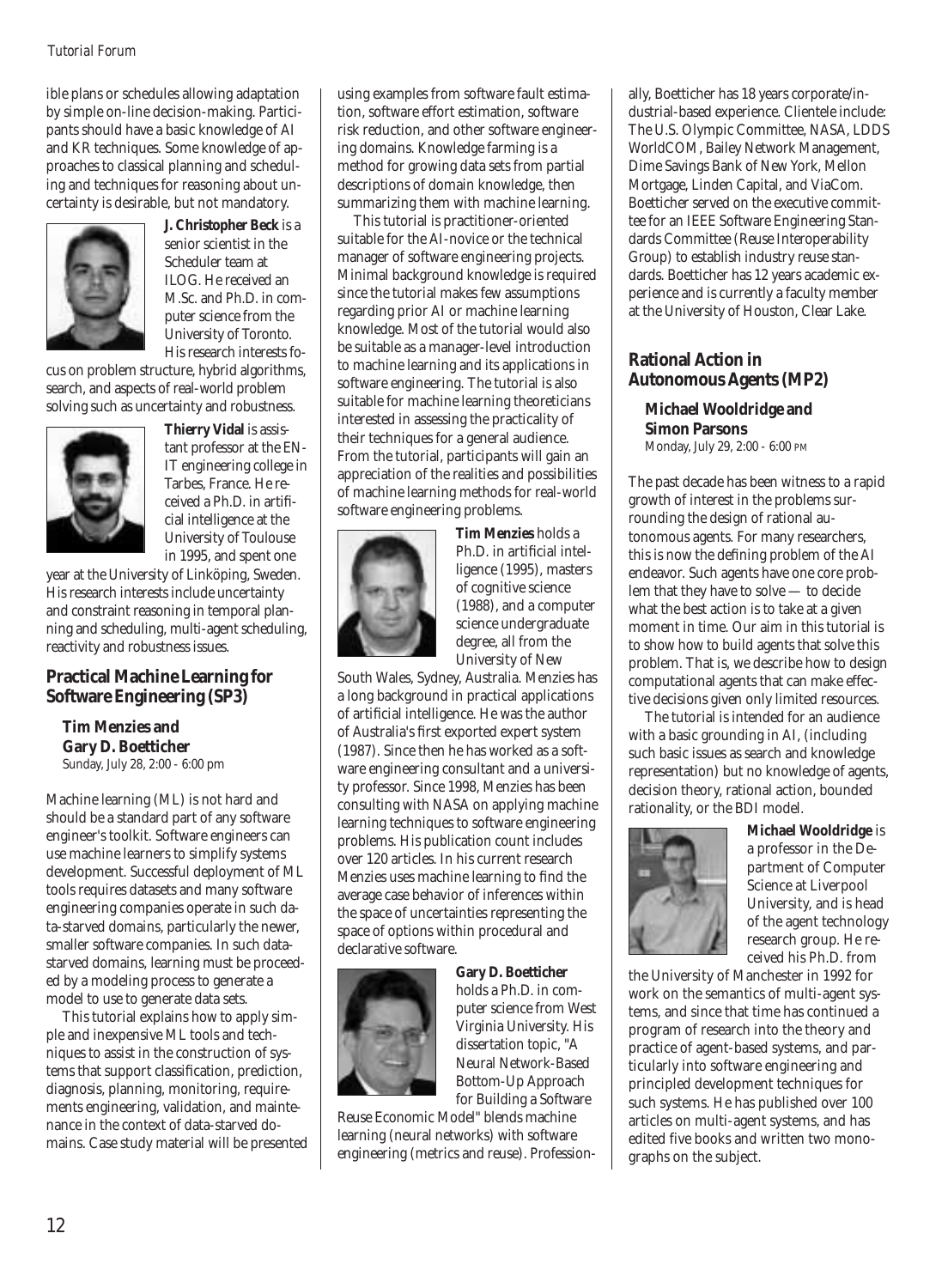

**Simon Parsons** is a visiting professor in the Department of Computer Science at Liverpool University and a Visiting Scholar in the Center for Coordination Science at the Mas-

sachusetts Institute of Technology. He received his Ph.D. from the University of London in 1993 for work on probabilistic and non-classical approaches to decision making, and since that time has worked both on decision-making and the theory of agentbased systems, especially communication between agents. He has published over 100 articles and has edited three books and written a monograph on these subjects.

#### **The State of the Art in Language Modeling (SA1)**

#### **Joshua Goodman and Eugene Charniak**

Sunday, July 28, 9:00 AM - 1:00 PM

This tutorial will cover the state-of-the-art in language modeling. Language models give the probability of word sequences, i.e. "recognize speech" is much more probable than "wreck a nice beach." The tutorial will be accessible to anyone, although basic knowledge of probability will help. Language models are useful in many areas, including speech recognition, handwriting recognition, machine translation, information retrieval, and spelling correction, to name a few, and techniques from language modeling can be applied to modeling any discrete sequence. The problem is surprisingly hard: it is AI-complete.

Goodman and Charniak will start by describing classic language modeling techniques, including the trigram model, techniques for smoothing probability estimates, caching (using recent information), skipping, sentence-mixture models, and word clustering (how to get them, how to use them). Then, they will switch to a different approach, grammar-based models, which exploits the structure of language and recent progress in statistical parsing, yielding large improvements. Finally, the presenters will quickly describe other recent promising work, and available tools and resources.

Attendees will gain a broad understanding of current language modeling techniques, and the background needed to either build their own language models, or

## *Registration*

#### **Fees**

The AAAI-02/IAAI-02 program registration includes admission to the technical plenary and poster sessions, the Exhibition Program, the Intelligent Systems Demonstrations, the Robot Competition and Exhibition, the Student Abstract and Poster Session, the Tutorial Forum, the Workshop Program (by invitation only), the opening reception, the AI Festival, and the AAAI-02/IAAI-02 Conference Proceedings. Onsite registration will be located on the Meeting Level of the Shaw Conference Centre, 9797 Jasper Avenue NW, Edmonton, Alberta, Canada T5J 1N9. Telephone: 403-421-9797.

#### **Early Registration (Postmarked by May 31)**

| <b>AAAI</b> Members                                                                                 | Regular \$475 | Students \$125 |  |  |  |
|-----------------------------------------------------------------------------------------------------|---------------|----------------|--|--|--|
| <b>Nonmembers</b>                                                                                   | Regular \$625 | Students \$235 |  |  |  |
| Late Registration (Postmarked by June 28)<br>Students \$175<br><b>AAAI</b> Members<br>Regular \$590 |               |                |  |  |  |

AAAI Members Regular \$590 Students \$175 Nonmembers Regular \$690 Students \$265

#### **Onsite Registration (Postmarked after July 1 or onsite)**

AAAI Members Regular \$695 Students \$225 Regular \$795 Students \$295

#### **Robot Building Lab (RBL-02)**

The Robot Building Lab registration includes admission to the Robot Building Lab and the Exhibition Program. Fees are \$150 for members or nonmembers and \$75.00 for students. Attendance is limited and early registration is strongly encouraged. Preregistration is required.

#### **Payment Information**

Prepayment of preregistration fees is required. Checks, international money orders, bank transfers, and traveler's checks must be in US dollars (Canadian currency will also be accepted onsite). American Express, MasterCard, VISA, and government purchase orders are also accepted. Registration applications postmarked or transmitted electronically after the early registration deadline will be subject to the late registration fees. Student registrations must be accompanied by proof of full-time student status.

#### **Refund Requests**

The deadline for refund requests is July 8, 2002. All refund requests must be made in writing. A \$75.00 processing fee will be assessed for all refunds.

#### **Registration Hours**

Registration hours will be Sunday and Monday, July 28 - 29, 7:30 AM - 6:00 PM; Tuesday and Wednesday, July 30 - 31, 8:00 AM – 5:30 PM; and Thursday, August 1, 8:00 AM - 2:00 PM. All attendees must pick up their registration packets for admittance to programs.

to apply these techniques to other fields.



**Joshua Goodman** has worked on speech recognition at Dragon Systems and later at Microsoft Research. Recently, he moved to the Microsoft Research Machine Learning and Ap-

plied Statistics group, where he has worked on probabilistic models for natural language tasks, such as grammar checking.



**Eugene Charniak** is Professor of Computer Science and Cognitive Science at Brown University. He has published four books, including most recently "Statistical Language

Learning". He is a Fellow of the AAAI. His recent research has been in the area of statistical techniques for language understanding.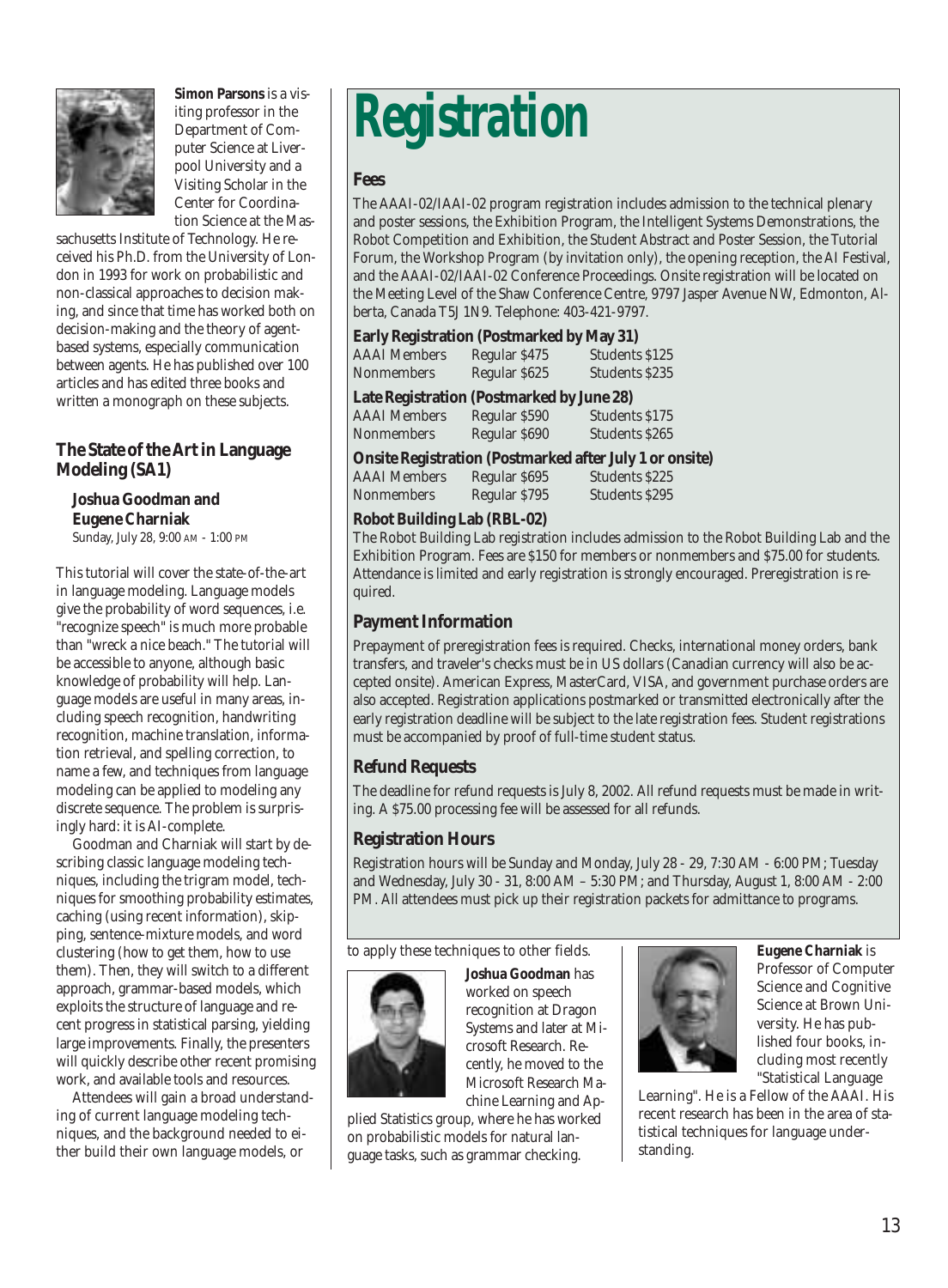# *Workshop Program*

#### **Preliminary Schedule**

Participation in the workshop program is by invitation only. Registration is included in the AAAI-02 technical registration fee. All workshop participants must register for the AAAI-02 technical program.

#### **Agent-Based B2B Electronic Commerce Technologies (W1)**

Brian Blake (blakeb@cs.georgetown.edu, bblake@mitre.org) Sunday, July 28

#### **Agent-Based Systems for Information Retrieval (W2)**

R. Scott Cost (cost@csee.umbc.edu), Charles Nicholas (nicholas@csee.umbc.edu) and Ian Soboroff (isoboroff@rogue.ncsl.nist.gov) Monday, July 29

#### **Artificial Intelligence for Intelligent Business (W3)**

Daniel E. O'Leary (oleary@usc.edu), Benjamin Grosof (bgrosof@mit.edu) and Alun Preece (apreece@csd.abdn.ac.uk) Monday, July 29

### **Automation as Caregiver: The Role of**

#### **Intelligent Technology in Elder Care (W4)**

Karen Haigh (khaigh@htc.honeywell.com) Monday, July 29

#### **Autonomy, Delegation, and Control: From Inter-Agent to Groups (W5)**

Henry Hexmoor (hexmoor@mail.uark.edu) and Rino Falcone (falcone@www.ip.rm.cnr.it) Sunday, July 28

#### **Coalition Formation in Dynamic Multiagent Environments (W6)**

Leen-Kiat Soh (lksoh@cse.unl.edu) and Charlie Ortiz (ortiz@ai.sri.com) Monday, July 29

#### **Cognitive Robotics (CogRob2002) (W7)**

Chitta Baral (chitta@asu.edu) and Sheila McIlraith (sam@ksl.stanford.edu)

Sunday, July 28

#### **Game Theoretic and Decision Theoretic Agents (W8)**

Piotr Gmytrasiewicz (piotr@cs.uic.edu) and Simon Parsons (s.d.parsons@csc.liv.ac.uk)

Sunday, July 28

#### **Intelligent Integration of Information and Services on the Web (W9)**

Dean Allemang (dallemang@acm.org), Eleni Stroulia

(stroulia@cs.ualberta.ca) and John Mylopoulos (jm@cs.toronto.edu) Sunday, July 28

### **Intelligent Situation-Aware Media and Presentations**

**(ISAMP) (W10)**

Rainer Malaka (malaka@eml.org) and Antonio Krueger (krueger@cs.uni-sb.de) Monday, July 29

#### **Meaning Negotiation (W11)**

Paolo Bouquet (bouquet@cs.unitn.it) Sunday, July 28

#### **Mobile Robot Competition and Exhibition Workshop (W12)**

Bill Smart (wds@cs.wustl.edu) Thursday, August 1

#### **Multi-Agent Modeling and Simulation of Economic Systems (W13)**

Koichi Kurumatani (kurumatani@w-econ.org), Shu-Heng Chen (chchen@nccu.edu.tw), and Azuma Ohuchi (ohuchi@complex.eng.hokudai.ac.jp) Monday, July 29

#### **Ontologies for the Semantic Web (W14)**

Adam Pease (apease@ks.teknowledge.com), Richard Fikes (fikes@ksl.stanford.edu) and Jim Hendler (hendler@cs.umd.edu) Monday, July 29

#### **Planning with and for Multiagent Systems (W15)**

Michael Brenner (brenner@informatik.uni-freiburg.de) and Marie desJardins (mariedj@csee.umbc.edu) Monday, July 29 (may extend to Sunday, July 28)

#### **Preferences in AI and CP: Symbolic Approaches (W16)**

Ulrich Junker (junker@ilog.fr) Sunday and Monday, July 28–29

#### **Probabilistic Approaches in Search (W17)**

Toby Walsh (tw@cs.york.ac.uk) and Carla Gomes (gomes@CS.Cornell.edu)

Sunday, July 28

#### **Real-Time Decision Support and Diagnosis Systems (Joint Workshop with KDD-02 and UAI hosted by AAAI-02) (W18)**

Haipeng Guo (hpguo@cis.ksu.edu), Eric Horvitz (horvitz@microsoft.com), William H. Hsu (bhsu@cis.ksu.edu), and Eugene Santos Jr. (eugene@engr.uconn.edu) Monday, July 29

#### **Semantic Web Meets Language Resources (W19)**

Nancy Ide (ide@cs.vassar.edu) and Chris Welty (welty@cs.vassar.edu) Sunday, July 28

#### **Spatial and Temporal Reasoning (W20)**

Hans W. Guesgen (hans@cs.auckland.ac.nz), Frank D. Anger (fanger@nsf.gov) and Gerard Ligozat (ligozat@limsi.fr) Monday, July 29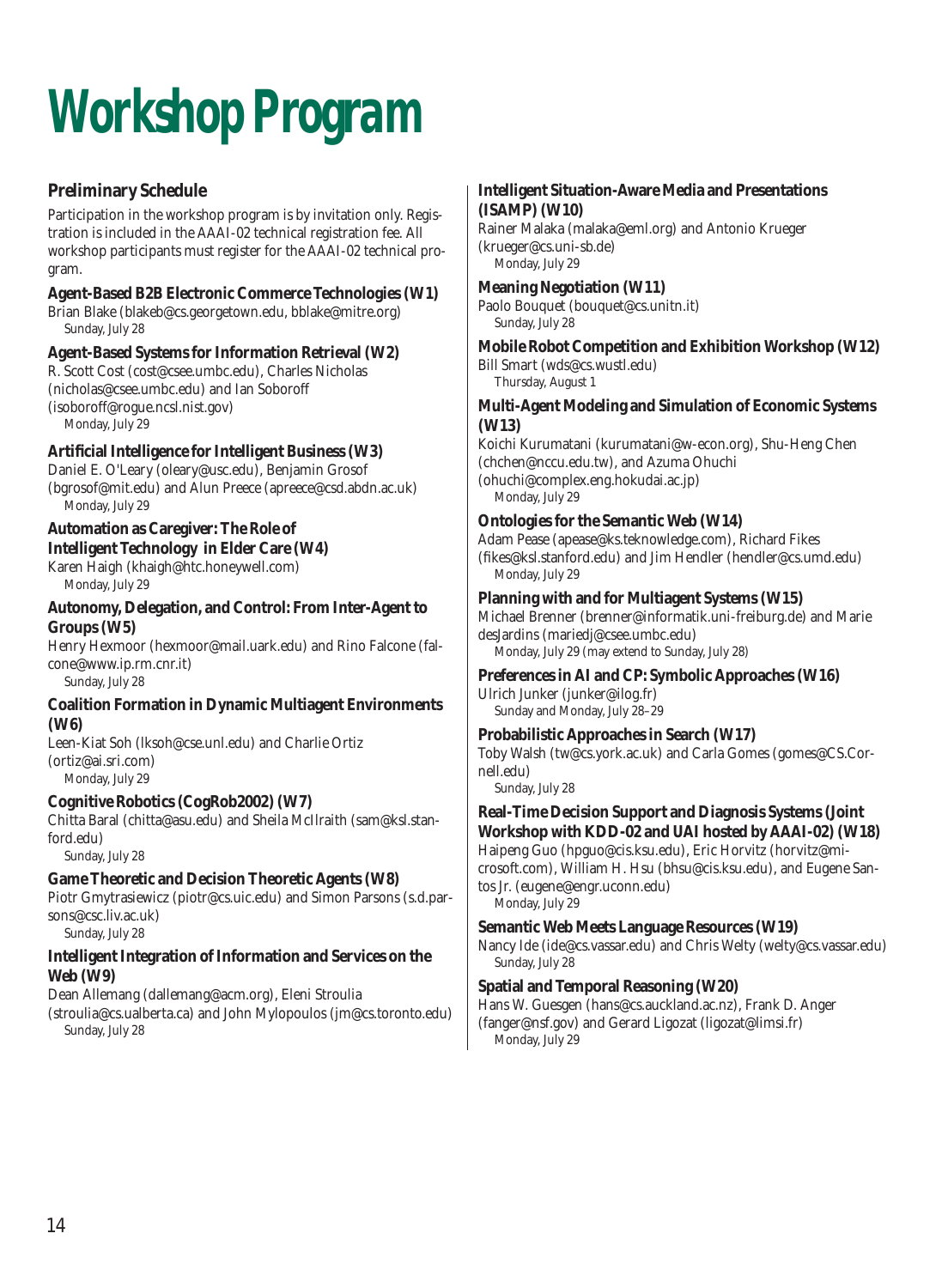# *Hotel & Housing Information*

#### **Hotels**

AAAI has reserved a block of rooms in Edmonton hotels at reduced conference rates. Conference attendees must contact the hotel directly and identify themselves as AAAI-02 registrants to qualify for the reduced rates. Please note the cut-off date for reservations and the reservation method and information under each hotel. Hotel rooms are priced as singles (1 person, 1 bed), doubles (2 persons, 2 beds), triples (3 persons, 2 beds), or quads (4 persons, 2 beds). Rooms will be assigned on a firstcome, first-served basis. All rooms are subject to any federal, provincial, and city taxes in effect at the time of the conference. These taxes are currently twelve percent (5% provincial room tax and 7% goods and service tax).

*Please note:* **All room rates are quoted in Canadian Dollars.**

#### **The Westin Edmonton**

(Headquarters Hotel) 10135 – 100th Street Edmonton, Alberta, Canada T5J 0N7 *Reservations:* 780-426-3636 or 800-937-8461 *Fax:* 780-428-1454 *Single/Double Main Building:* \$135.00 CDN *Single/Double Main Building King:* \$145.00 CDN *Single/Double Deluxe Wing:* \$155.00 CDN *Triple Main Building:* \$155.00 CDN *Triple Deluxe Wing:* \$175.00 CDN *Quad Main Building:* \$175.00 CDN *Quad Deluxe Wing:* \$195.00 CDN *Check-in time:* 3:00 PM *Check-out time:* 1:00 PM *Distance to center:* 1 block *Cut-off date for reservations:* June 27, 2002

Reservations will not be considered guaranteed until the hotel has received from the individual guest a room deposit or a major credit card guarantee in the amount equivalent to the cost of the first night's accommodation. At the time of check-in on the day of arrival, all guests will be asked to verify their departure date. At that time, any necessary changes can be made without penalty. If the guest chooses to depart prior to this date, they will be assessed a fee of \$25.00 against their credit card.

#### **Crowne Plaza Chateau Lacombe**

10111 Bellamy Hill Edmonton, Alberta, Canada T5J 1N7 Reservations: 780-428-6611 or 1-800-276963 *Fax:* 780-425-6564 *Single/Double:* \$124.00 CDN *Club Floor Room:* \$154.00 CDN *Studio Suite:* \$154.00 CDN *Executive Suite:* \$184.00 CDN *Check-in time:* 1:00 PM *Check-out time:* 1:00 PM *Distance to center:* 3 blocks *Cut-off date for reservations:* June 27, 2002

Reservations will not be considered guaranteed until the hotel has received from the individual guest a room deposit or a major credit card guarantee in the amount equivalent to the cost of the first night's accommodation.

#### **The Fairmont Hotel Macdonald**

10065-100 Street Edmonton, Alberta, Canada T5J 0N6 *Reservations:* 780-424-5181 or 800-441-1414 *Single/Double Fairmont:* \$179.00 CDN *Single/Double Fairmont Deluxe:* \$199.00 CDN *Single/Double Edmonton Premiere:* \$209.00 CDN *Single/Double Edmonton Premiere View:* \$219.00 *Check-in time:* 3:00 PM *Check-out time:* 12:00 PM *Distance to center:* 1 block *Cut-off date for reservations:* June 27, 2002

Individuals will be required to guarantee their reservations for late arrival in cash or by use of a major credit card. Cancellation of individual reservations made up to 48 hours prior to arrival will be accepted, and the deposit refunded for those rooms for the full night's stay.

#### **Student Housing — University of Alberta**

AAAI-02 has reserved a block of residence rooms at the University of Alberta. Accommodations are single and twin rooms. Washrooms are centrally located on each floor; linen and towel services are provided. Please note twin rooms are either dedicated twin rooms or single rooms are used with the provision of cots — availability of dedicated twin rooms cannot be guaranteed. Groups not wanting to utilize cots to twin rooms will be required to pay single rates. Single rooms receive one hot breakfast ticket for each day of their stay and twin rooms receive two hot breakfast tickets for each day of their stay.

The Shaw Conference Centre is located in the downtown core and is accessible from the Univeristy of Alberta by the LRT (Light Rail Transit – subway system). The University of Alberta LRT Station is about a 10 minute walk from Lister Hall. The cost is \$2.00 CDN one way. It is about a 10 minute ride to the Shaw Conference Centre. Attendees should take the LRT from the University of Alberta to the Churchill Station (the 5th stop after they leave the University of Alberta). From the Churchill Station they go up to ground level and walk to the Shaw Conference Centre. It is about a block south of the Station entrance.

Twin room rates per room per night are \$62.20 CDN, including tax, and single room rates per room per night are \$43.37 CDN, including tax. Reservations should be made by July 5, 2002. After this date, rooms will be available on a first come, first served basis. A reservation form is included in this brochure. Housing registration will not be confirmed without payment. Reservations will be confirmed if the form has complete credit card information or is accompanied with a check or money order in Canadian funds equal to the first night's stay. A full refund will be given if notice of cancellation is received two days prior to arrival.

Reservation form and payment should be sent to:

The University of Alberta Guest Services 44 Lister Hall Edmonton, Alberta Canada T6G 2H6

Reservations for residence rooms can also be made by calling 780-492-4281 or 800- 615-4807 (Canada Only), by e-mail at guest.services@ualberta.ca, or by faxing the reservation form (on page 19) to the office at 780-492-7032.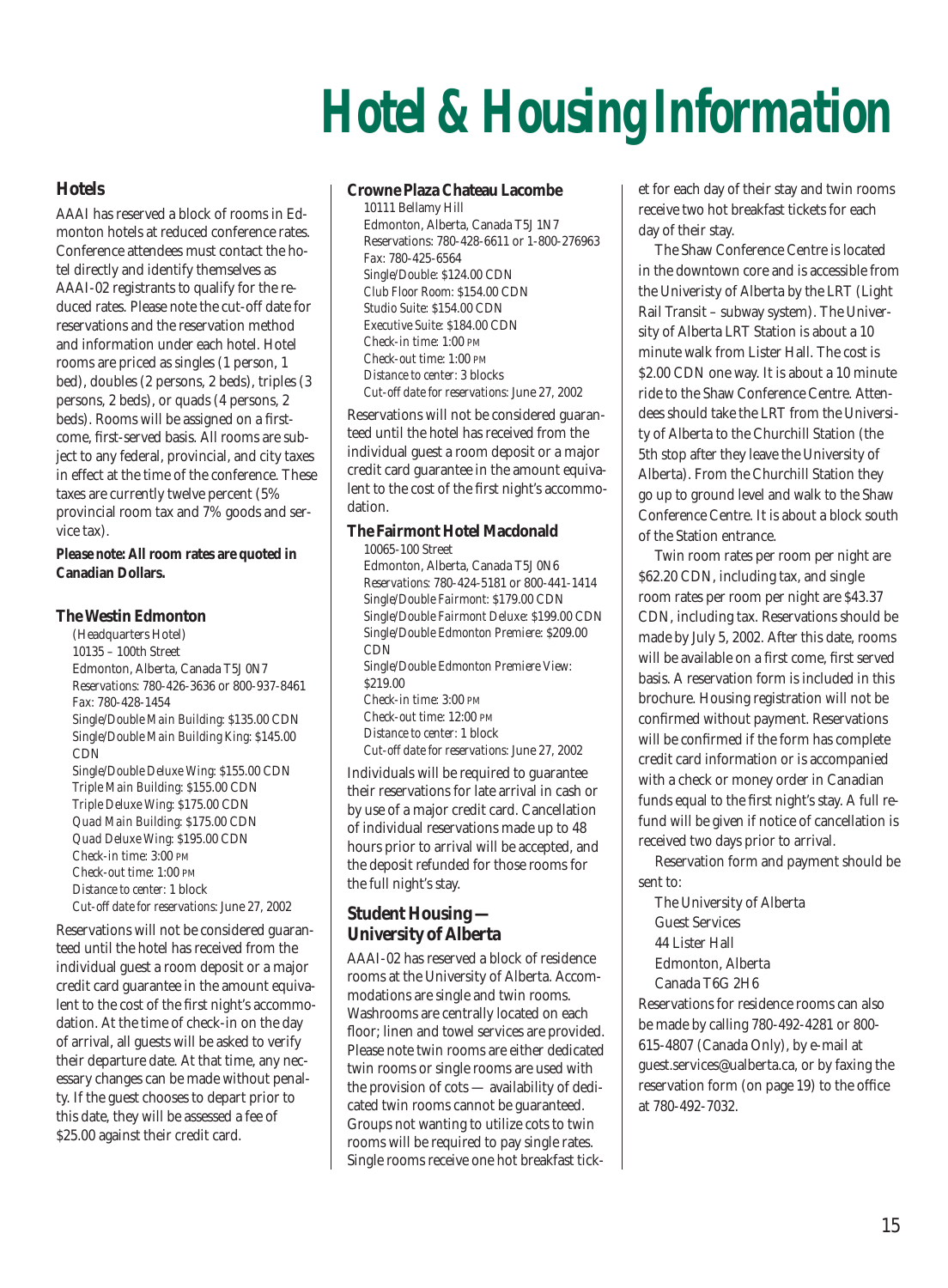## *Transportation & General Information*

#### **Air Transportation and Car Rental**

Stellar Access, Inc. is the AAAI-02 official travel service. Now you can book your contracted discounts directly from the AAAI web site! Use the efficient and unique Event Traveler (online booking engine) powered by SAI! To book your trip, go to www.aaai. org/Conferences/National/2002/sai.html

Travel between July 25 and August 4, 2002 to receive the following discounts:

*Air Canada:* (800-268-0024) Save 5% off lowest fares anytime and 10% off lowest fares 60 days prior to departure. An additional 5% may apply on certain unrestricted fares with a 60-day advance purchase. All rules and restrictions apply. If you call direct, use code CV# 540577.

*Avis Rent A Car:* Rates start as low as \$44/day and \$248/week with unlimited free mileage. If you call direct, use code AWD# J098872.

Be sure to reference AAAI Event #1889 when making reservations through Stellar Access. If you have questions, contact Stellar Access, Inc., 800-929-4242 (outside US & Canada: 858-805-6109). Fax: 858-547-1711. www.stellaraccess.com. *Reservation hours:* M-F 6:30 AM – 5:00 PM Pacific Time.

**The following fees will apply to all reservations made through Stellar Access.** *Online:* \$15.00 per reservation. *Telephone (US and Canada):* \$30.00 per reservation. *Telephone (Outside US and Canada):* \$35.00 per reservation.

#### **Ground Transportation**

The following information is the best available at press time. Please confirm fares when making reservations.

#### **Airport Shuttle**

Sky Shuttle is the official carrier to and from Edmonton International Airport. They offer frequent service to and from the conference hotels. The one-way fare is \$13.00 CDN; round trip is \$20.00 CDN. For more information, consult www.edmontonairports.com/gtr/skyshutt.htm, or call 888- 438-2342.

#### **Taxi**

Taxis are available at Edmonton International Airport. The approximate fare from the airport to downtown Edmonton is \$41.00 CDN.

#### **Exchange Rate**

The American Dollar, with one dollar equaling 100 cents. Approximate rate of exchange at print time is: US \$1.00 = \$1.59 CDN (Canadian Dollars)

#### **Bus**

Greyhound Bus - For information on fares and scheduling, call 1-800-661-8747. The downtown Edmonton Greyhound terminal is located at 10324 – 103 Street.

#### **City Transit System**

The Edmonton Transit System includes Buses, LRT (light rail transit) and DATS (disabled adult transit service). They can be contacted at 780-496-1611 or www.gov.edmonton.ab.ca/transit. The fare is \$2.00 CDN. The station closest to the Shaw Conference Center is Central and is located at 100th Street and Jasper Avenue.

#### **Train**

The Via Rail station is located within a 15 minute drive of downtown Edmonton. The toll free number from the USA is 800-561- 3949 or in Canada, 800-561-8630. (www.viarail.ca.)

#### **Parking**

The City of Edmonton provides over 1,600 convenient parking stalls within a fiveminute walk from the Shaw Conference Centre. The Library, Canada Place, and City Hall Parkades provide pedway connections to the Centre. Parking is also available at the City Market and on-street meters in the vicinity.

*Canada Place Parkade:* 9700 Jasper Avenue. Entrance at 97 Street North of Jasper Avenue

*Library Parkade:* 10165 – 100 Street. Entrance on 99 Street (Citadel) & 100 Street

*City Hall Parkade:* 1 Sir Winston Churchill Square. Entrance on 99 Street *City Market Surface Lot:* 10165 – 97

Street. Entrance on 101 and 102 Avenue

#### **Rates**

GST included, \$1.25 CDN per half hour or part thereof.

*Monday-Friday*

6:00 am-6:00 PM \$10.00 maximum 6:00 pm-1:00 AM \$2.00 maximum Daily Maximum \$15.00

#### *Saturday and Sunday*

Midnight to 6:00 PM<br>First 3 hours S \$1.00 maximum Parking thereafter \$1.25/half hour 6:00 PM-1:00 AM \$2.00 maximum Daily Maximum \$10.00

#### **Disclaimer**

In offering Avis Rent A Car, Air Canada, Crowne Plaza Chateau Lacombe, The Fairmont Hotel Macdonald, Shaw Conference Centre, University of Alberta, Westin Edmonton, and all other service providers (hereinafter referred to as "Supplier(s)" for the National Conference on Artificial Intelligence and the Innovative Applications Conference), AAAI acts only in the capacity of agent for the Suppliers which are the providers of the service. Because AAAI has no control over the personnel, equipment or operations or providers of accommodations or other services included as part of the AAAI-02/IAAI-02 program, AAAI assumes no responsibility for and will not be liable for any personal delay, inconveniences or other damage suffered by conference participants which may arise by reason of (1) any wrongful or negligent acts or omissions on the part of any Supplier or its employees, (2) any defect in or failure of any vehicle, equipment or instrumentality owned, operated or otherwise used by any Supplier, or (3) any wrongful or negligent acts or omissions on the part of any other party not under the control, direct or otherwise, of AAAI.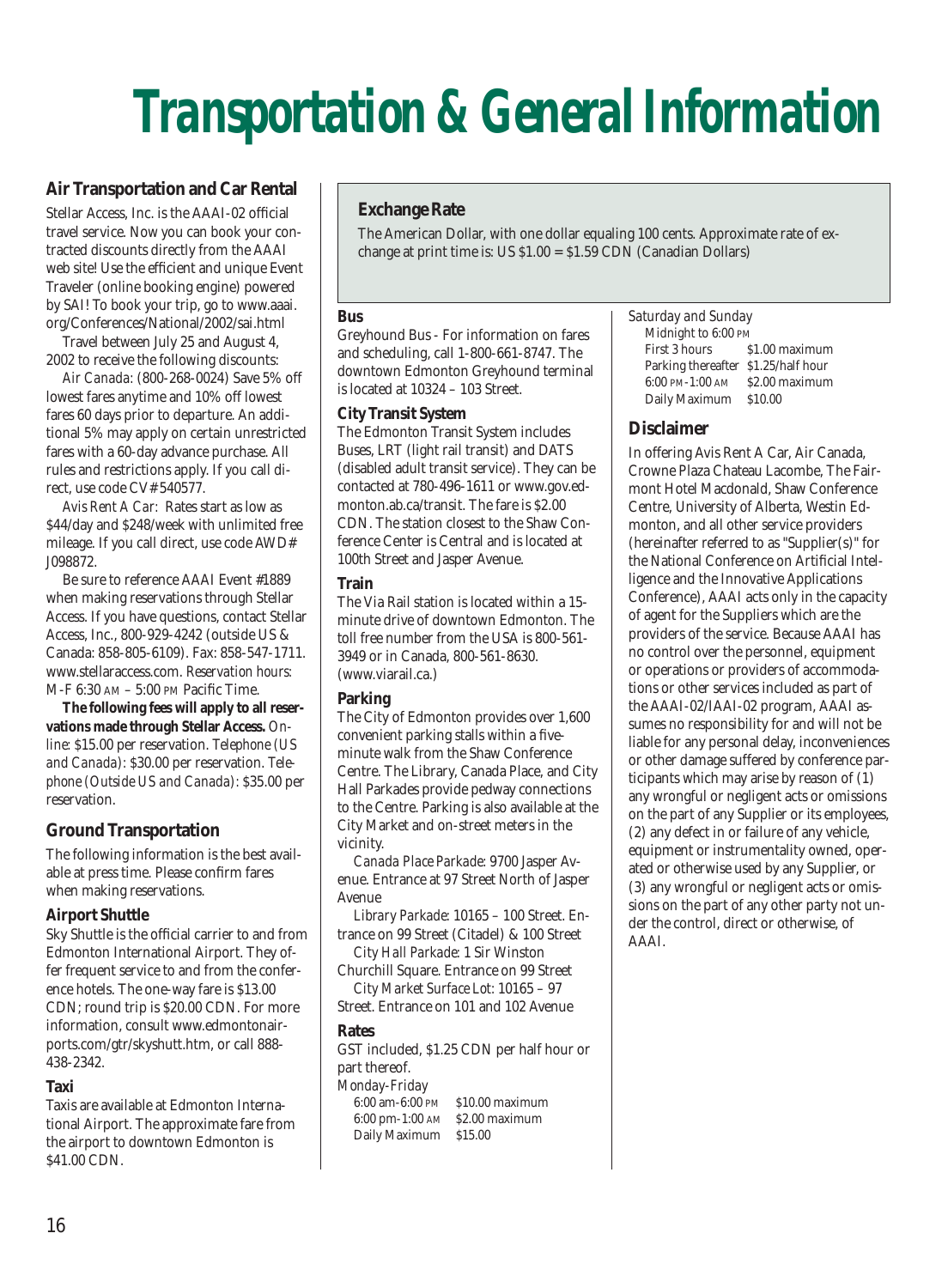## *Edmonton Visitor Information*

#### **Edmonton: The Festival City**

Edmonton is the capital of the province of Alberta, the second largest metro area west of Toronto and the fifth largest city in Canada. The city originated from a humble fur trading post built by the Hudson's Bay Company in 1795. Edmonton's first period of growth was fuelled by the legendary Klondike Gold Rush of 1897. At that time, the tiny frontier community of Fort Edmonton was the last supply center for legions of adventurers following Canada's arduous overland route to the Klondike gold fields. The future greatness of Edmonton was assured when the province named the bustling city Alberta's capital in 1906. A third major period of growth came with the discovery of vast reserves of "black gold" in the region in 1947.

Edmonton features many attractions of interest, including galleries, museums, zoos, and historical sites. The North Saskatchewan River Valley includes the longest stretch of urban parkland in Canada.

Known as "Canada's Festival City," Edmonton hosts over 19 major festivals each year, including the Klondike Festival, overlapping the beginning of AAAI-02. Edmonton is also the gateway to the Canadian Rockies and beautiful Jasper National Park, accessed either by the TransCanada Yellowhead Highway or Canadian rail.

The Shaw Conference Centre offers a spectacular view of Edmonton's river valley from the banks of the North Saskatchewan river. This award facility is situated in the heart of the City's vibrant downtown core. Visitors gain easy access to Edmonton's major hotels, fine restaurants, theatre, and downtown shopping district through direct pedway connections.

#### **Edmonton Visitor Information**

Edmonton Tourism welcomes you to Edmonton! They are located in the Shaw Conference Centre and are open Monday through Friday, 8:00 AM – 4:30 PM.

Edmonton Tourism 9797 Jasper Avenue Edmonton, Alberta, Canada T5J 1N9 Tel: (780) 426-4715 or 1-800-463-4667 Email: edeinfo@ede.org www.tourism.ede.org



#### **Edmonton Attractions**

Experience one of Canada's most popular urban destinations. Edmonton combines the sophistication of a modern, big city with the small-town friendliness of traditional western hospitality. One of the cleanest, most affordable and livable cities in the world, Edmonton has a surprising number of man-made attractions and natural areas for you to explore! Located between Jasper National Park in the Canadian Rockies and Elk Island National Park, Edmonton is the gateway to a land of majestic mountains, pristine lakes, historic rivers and northern adventures.

#### **Dining and Entertainment**

Enjoy some of the finest cuisine in Canada, including world-famous Alberta beef! Discover award-winning restaurants and sample some of the more than 30 types of international cuisine in Edmonton's 2,000 restaurants. There's something delicious for every taste and price range.

Canada's Festival City is noted for a calendar full of annual events and festivals celebrating jazz, folk and symphonic music, theatre, dance, visual arts, street performers, food and fun for every member of the family. If spectator sports are more to your liking, there's the Canadian Finals Rodeo,

NHL hockey, NPSL soccer, CFL football, PCL Triple A baseball and horse racing to enjoy. Edmonton also boasts a number of casinos, nightclubs and dinner theatres to keep you entertained.

#### **Sightseeing**

Plan on spending several days to visit attractions like Fort Edmonton Park (site of the AAAI-02 Opening Reception), the Provincial Museum of Alberta with the Syncrude Gallery of Aboriginal Culture, the Edmonton Space & Science Centre, the Muttart Conservatory's botanical gardens, and the majestic Alberta Legislature Building. You'll need more than a day to experience all of the unique attractions at the West Edmonton Mall!

#### **Outdoor Adventures**

For outdoor enthusiasts, try one of the 70 golf courses, canoeing, gold panning, cycling, nature walks, wildlife viewing, or near the city, Edmonton boasts the longest stretch of urban parkland in North America. The North Saskatchewan River valley parkland is 22 times larger than New York's Central Park and eight times the size of Vancouver's Stanley Park!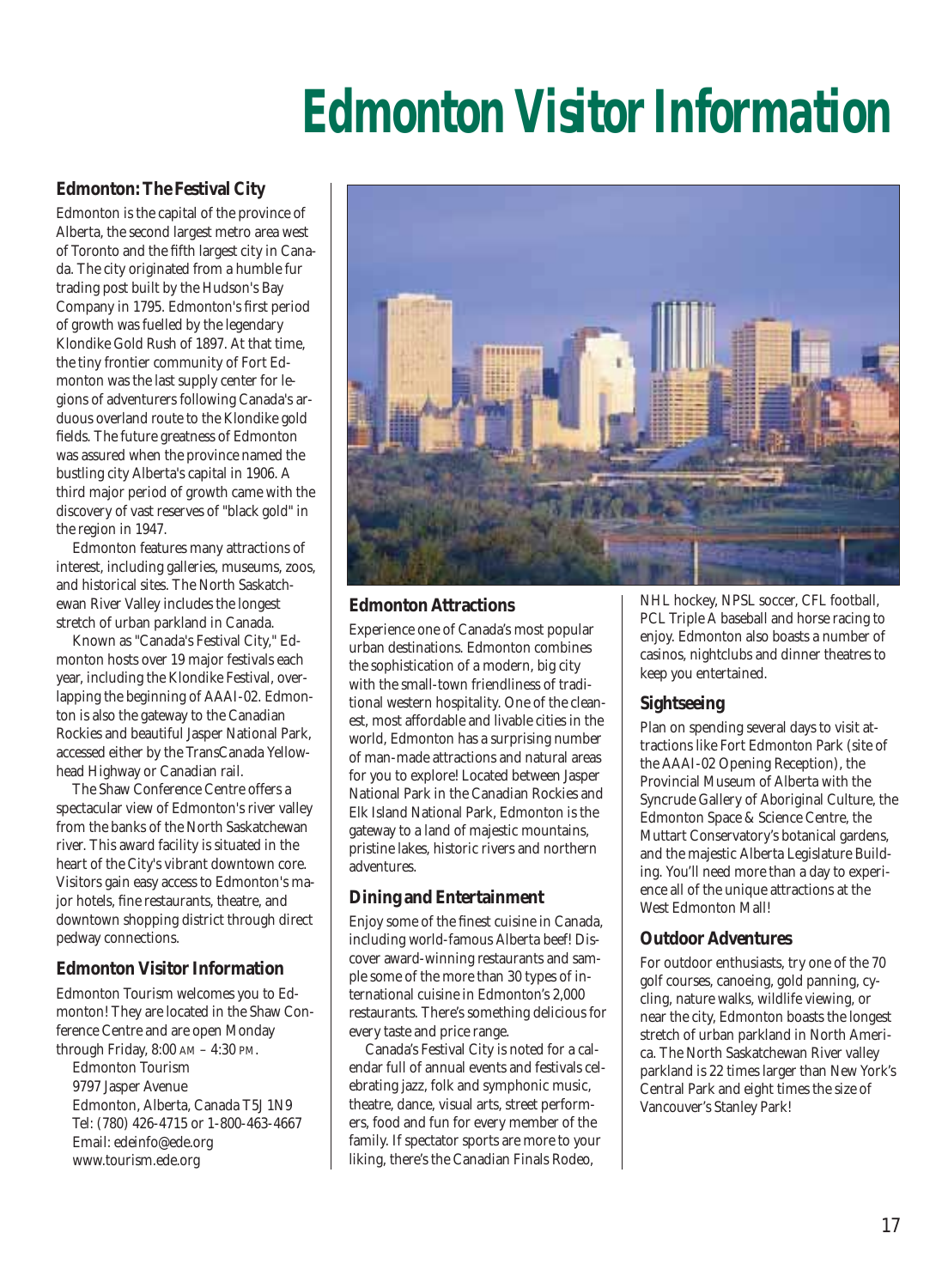## *Conference at a Glance*

| <b>MORNING</b>                                                                                                                                                                                            | <b>AFTERNOON</b>                                                                                                                                                    | <b>EVENING</b>                                                |
|-----------------------------------------------------------------------------------------------------------------------------------------------------------------------------------------------------------|---------------------------------------------------------------------------------------------------------------------------------------------------------------------|---------------------------------------------------------------|
| <b>Sunday, July 28</b><br>Registration<br><b>Tutorial Forum</b><br>Workshops<br><b>AAAI/SIGART Doctoral Consortium</b><br><b>Robot Building Laboratory</b>                                                | Registration<br><b>Tutorial Forum</b><br>Workshops<br><b>AAAI/SIGART Doctoral Consortium</b><br><b>Robot Building Laboratory</b>                                    |                                                               |
| <b>Monday, July 29</b><br>Registration<br><b>Tutorial Forum</b><br>Workshops<br><b>AAAI/SIGART Doctoral Consortium</b><br>Robot Building Laboratory                                                       | Registration<br><b>Tutorial Forum</b><br>Workshops<br><b>AAAI/SIGART Doctoral Consortium</b><br><b>Robot Building Laboratory</b>                                    | <b>Opening Reception</b>                                      |
| <b>Tuesday, July 30</b><br>Registration<br><b>Keynote Address</b><br>AAAI-02 Technical Program<br>IAAI-02 Technical Program<br>Exhibition / IS Demos / Botball<br>Robot Competition and Exhibition        | Registration<br><b>AAAI-02 Technical Program</b><br>IAAI-02 Technical Program<br>Exhibition / IS Demos / Botball<br>Robot Competition and Exhibition                | <b>Technical Poster Session</b><br><b>AAAI</b> Fellows Dinner |
| <b>Wednesday, July 31</b><br>Registration<br><b>Presidential Address</b><br>AAAI-02 Technical Program<br>IAAI-02 Technical Program<br>Exhibition / IS Demos / Botball<br>Robot Competition and Exhibition | Registration<br><b>AAAI-02 Technical Program</b><br>IAAI-02 Technical Program<br>Exhibition / IS Demos / Botball<br>Robot Competition and Exhibition<br>AI Festival | <b>Technical Poster Session</b>                               |
| <b>Thursday, August 1</b><br>Registration<br>AAAI-02 Technical Program<br>IAAI-02 Technical Program<br>Robot Workshop                                                                                     | <b>AAAI-02 Technical Program</b><br>IAAI-02 Technical Program<br><b>Robot Workshop</b>                                                                              |                                                               |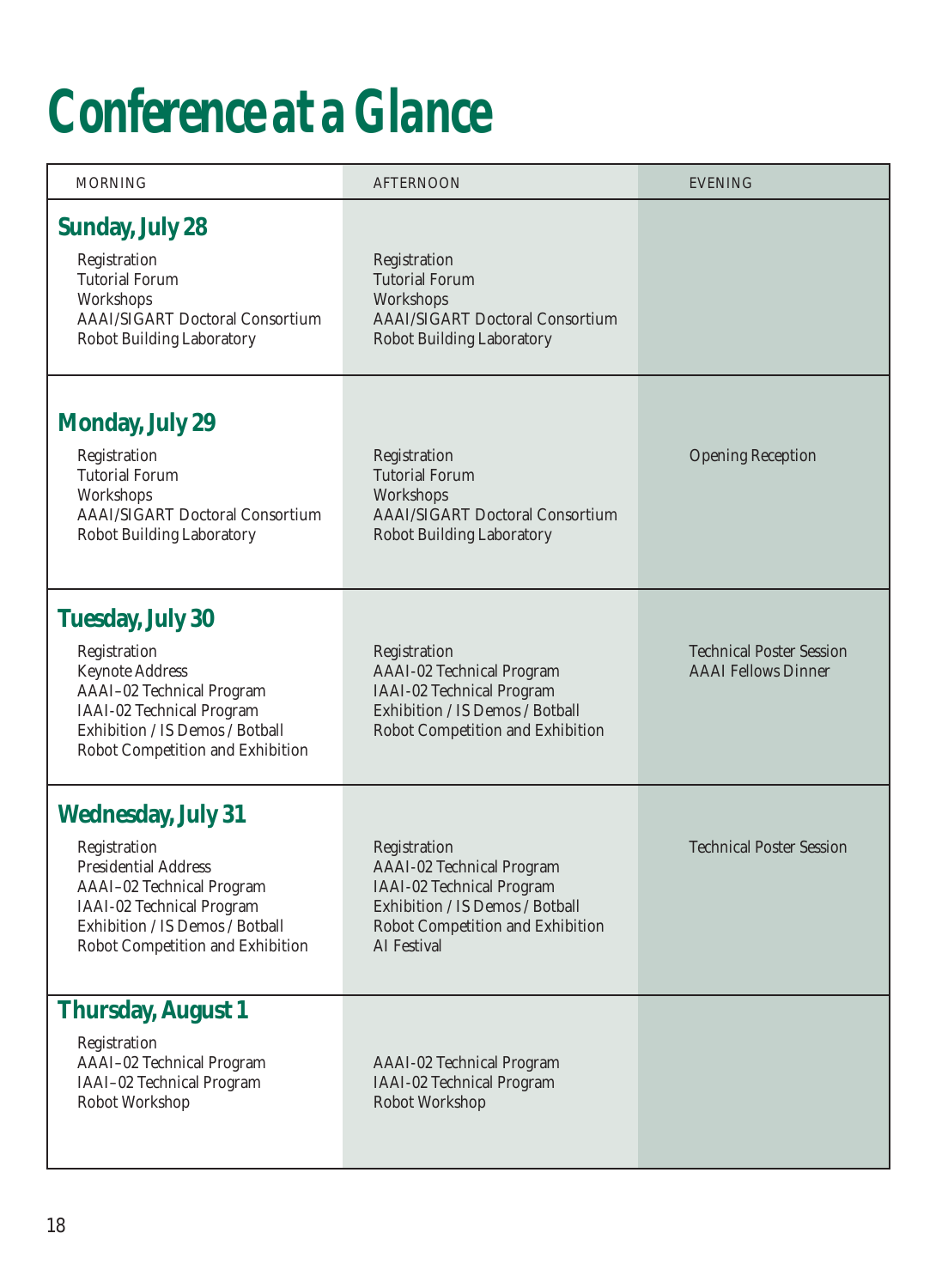### AAAI (American Association for Artificial Intelligence)

### **July 26 to August 3, 2002**

### **LISTER RESIDENCE - University of Alberta**

**(Please print clearly)**

| Name:<br>(First)                                                                                                                                                                                                                                                                                                                                                                                                                                                                                                                                                                                                                                                                                                                                                                 | (Last)                                                                                                                                                                                                                         | M<br>F<br>(Circle) |  |
|----------------------------------------------------------------------------------------------------------------------------------------------------------------------------------------------------------------------------------------------------------------------------------------------------------------------------------------------------------------------------------------------------------------------------------------------------------------------------------------------------------------------------------------------------------------------------------------------------------------------------------------------------------------------------------------------------------------------------------------------------------------------------------|--------------------------------------------------------------------------------------------------------------------------------------------------------------------------------------------------------------------------------|--------------------|--|
| Address:                                                                                                                                                                                                                                                                                                                                                                                                                                                                                                                                                                                                                                                                                                                                                                         | Telephone:                                                                                                                                                                                                                     |                    |  |
| City/Town:                                                                                                                                                                                                                                                                                                                                                                                                                                                                                                                                                                                                                                                                                                                                                                       | Postal Code:                                                                                                                                                                                                                   |                    |  |
| Province/State:                                                                                                                                                                                                                                                                                                                                                                                                                                                                                                                                                                                                                                                                                                                                                                  | Country:                                                                                                                                                                                                                       |                    |  |
| Email address:                                                                                                                                                                                                                                                                                                                                                                                                                                                                                                                                                                                                                                                                                                                                                                   |                                                                                                                                                                                                                                |                    |  |
| Roommate's Name (If reserving twin):<br>(First)                                                                                                                                                                                                                                                                                                                                                                                                                                                                                                                                                                                                                                                                                                                                  | (Last)                                                                                                                                                                                                                         |                    |  |
| CHECK-IN TIME IS AFTER 3:00 pm - CHECK-OUT TIME IS BY 12 NOON                                                                                                                                                                                                                                                                                                                                                                                                                                                                                                                                                                                                                                                                                                                    |                                                                                                                                                                                                                                |                    |  |
| Check-in Date:                                                                                                                                                                                                                                                                                                                                                                                                                                                                                                                                                                                                                                                                                                                                                                   | Check-out Date:                                                                                                                                                                                                                |                    |  |
| <b>PLEASE NOTE:</b> Reservations will be confirmed if this form has complete credit card information or is accompanied with a cheque or money order in<br>Canadian Funds-equal to the first night's stay. A full refund will be given if notice of cancellation is received 2 days prior to arrival. By signing below,<br>you agree with this policy and authorize the University of Alberta to charge your credit card for the first night should you fail to provide sufficient<br>notice. Cheques and/ormoney orders will be processed upon receipt, with the balance due upon check-in. Credit Card numbers will be used to<br>guarantee the reservation and will not be processed until check-in. Please make cheques or money orders payable to the University of Alberta. |                                                                                                                                                                                                                                |                    |  |
| Payment Type (please circle):<br><b>Credit Card</b>                                                                                                                                                                                                                                                                                                                                                                                                                                                                                                                                                                                                                                                                                                                              | Cheque/ Money Order                                                                                                                                                                                                            |                    |  |
| If paying by Credit Card, please complete the following:                                                                                                                                                                                                                                                                                                                                                                                                                                                                                                                                                                                                                                                                                                                         |                                                                                                                                                                                                                                |                    |  |
| VISA NUMBER: WAS ARRESTED FOR A STRUCK OF THE STRUCK OF THE STRUCK OF THE STRUCK OF THE STRUCK OF THE STRUCK O                                                                                                                                                                                                                                                                                                                                                                                                                                                                                                                                                                                                                                                                   |                                                                                                                                                                                                                                |                    |  |
| MASTERCARD NUMBER: WAS ARRESTED FOR A 2000 FOR A 2000 FOR A 2000 FOR A 2000 FOR A 2000 FOR A 2000 FOR A 2000 FOR A 2000 FOR A 2000 FOR A 2000 FOR A 2000 FOR A 2000 FOR A 2000 FOR A 2000 FOR A 2000 FOR A 2000 FOR A 2000 FOR                                                                                                                                                                                                                                                                                                                                                                                                                                                                                                                                                   | EXPIRY DATE: New York Party Street Party of the Street Party of the Street Party of the Street Party of the Street Party of the Street Party of the Street Party of the Street Party of the Street Party of the Street Party o |                    |  |
| Single: ________ nights x \$43.37 (includes taxes)                                                                                                                                                                                                                                                                                                                                                                                                                                                                                                                                                                                                                                                                                                                               | \$                                                                                                                                                                                                                             |                    |  |
| Rate listed includes one hot breakfast ticket each morning                                                                                                                                                                                                                                                                                                                                                                                                                                                                                                                                                                                                                                                                                                                       |                                                                                                                                                                                                                                |                    |  |
| Twin: nights x \$62.20 (includes taxes)                                                                                                                                                                                                                                                                                                                                                                                                                                                                                                                                                                                                                                                                                                                                          | \$                                                                                                                                                                                                                             |                    |  |
| Rate listed includes two hot breakfast tickets each morning                                                                                                                                                                                                                                                                                                                                                                                                                                                                                                                                                                                                                                                                                                                      |                                                                                                                                                                                                                                |                    |  |
| <b>TOTAL ENCLOSED (Canadian Funds)</b>                                                                                                                                                                                                                                                                                                                                                                                                                                                                                                                                                                                                                                                                                                                                           | \$                                                                                                                                                                                                                             |                    |  |

Signature Date Date of the Date of the Date of the Date of the Date of the Date of the Date of the Date of the

#### **PLEASE RETURN COMPLETED FORM, ALONG WITH YOUR REMITTANCE, TO:**

 $\frac{1}{2}$  , and the state of the state of the state of the state of the state of the state of the state of the state of the state of the state of the state of the state of the state of the state of the state of the state

*The University o f Alberta Guest Services 44 Liste r Hall Edmo nton, Alberta CANADA T6G 2H6*

#### *OR FAX YOU R COMPLETED RESERVATION FO RM TO 780-492-7032*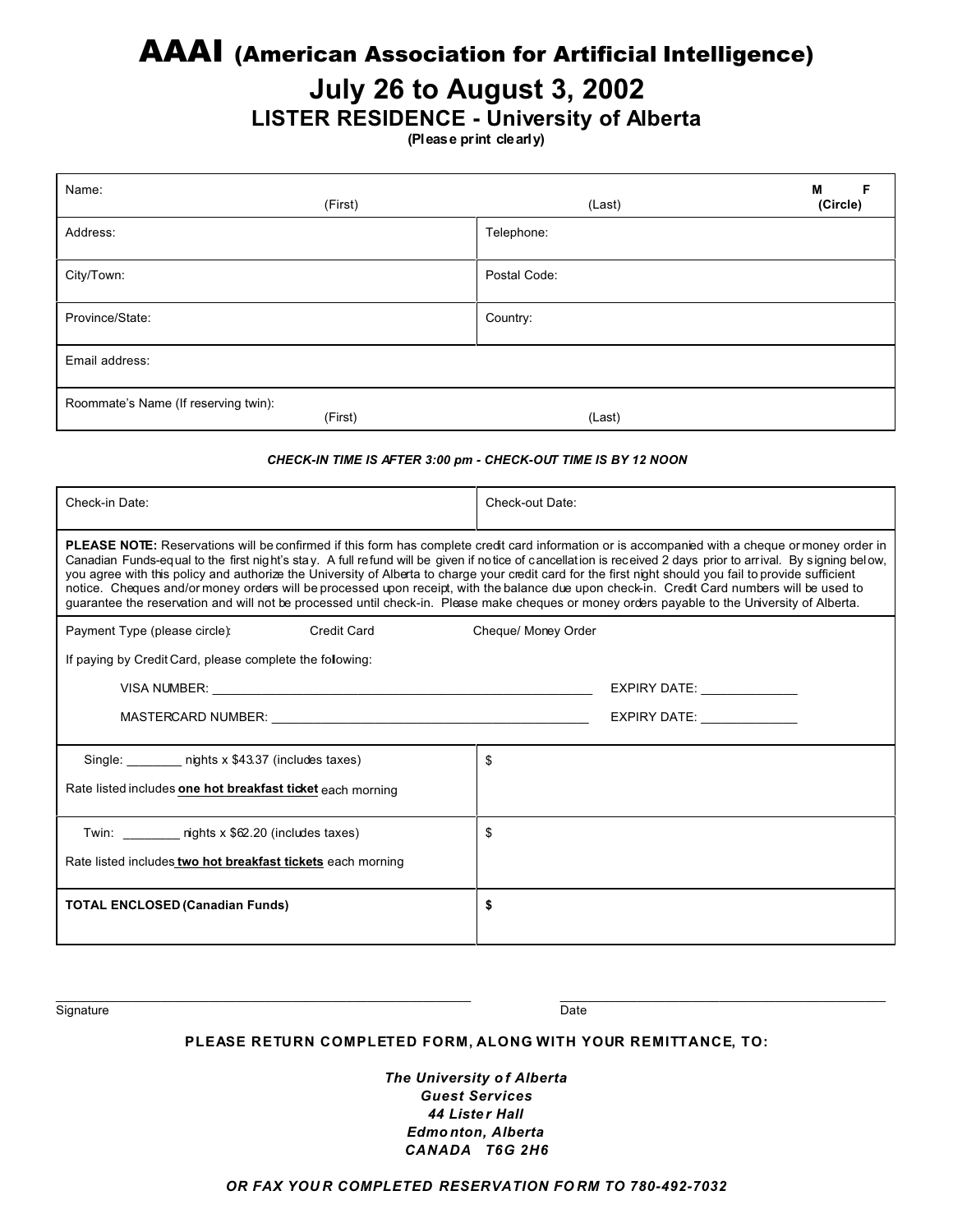## *University of Alberta Conference Centre*

#### **ACCOMMODATION INFORMATION**

The Conference Centre is conveniently located 15 minutes from the Municipal Airport, 30 minutes from the International Airport and is easily accessible by private and public transportation.

Single and twin accommodation is available in traditional residence rooms. Reservations for residence rooms can be made by calling 780-492-4281 or 800-615-4807 (Canada Only), by e-mail at *guest.services@ualberta.ca*, or by faxing our office at 780-492-7032.

Clean towels are provided every second day and fresh linen every Thursday. Additional linen and towels can be obtained from the Guest Services Desk (open 24 hours). Washroom s are centrally located on each floor as well as a common lounge area and laundry facilities. Public telephones are located on the main floor of each residence hall and in Lister Hall. Passes for University recreational and athletic facilities are available for purchase from the Department of Athletics.

All residences and com mon loun ges are non-smo king. Sm oking is permitted in designated are as of Lister Hall only.

If parking is required a permit must be purchased from the parking attendant or ticket dispenser located at the front entrance of the parking lot adjacent to Lister Hall. Please inform the Guest Services staff upon check in if you have a vehicle with you.

Calling cards are strongly recommended if long distance service is required and can be purchased across from the Guest Services Desk. Credit card te lephones are located in Lister Hall.

#### **MEAL and DINING INFORMATION**

The "Lister Market" offers full cafeteria service for meals, as well as a variety of convenience items, fresh bakery products, beverages, grill service, souvenirs and personal care items (open 7:00 am to 6:30 pm daily). Guest Services can provide additional information on area restaurants and services.

| <b>FOR OFFICE USE ONLY:</b>                            |                           |
|--------------------------------------------------------|---------------------------|
| Date Received:                                         |                           |
|                                                        | By: ____________________  |
| <b>Room Assigned:</b><br>_____________________________ | By: _____________________ |
| Amount:                                                | Receipt No. ____________  |
|                                                        |                           |

Full payment is required to confirm your reservation. On stays of two weeks or less, please provide 48 hours notice of cancellation or you will forfeit the cost of one night's accommodation. On stays of more than two weeks, 14 days notice of cance llation is require d or you will forfe it a \$50.00 d eposit.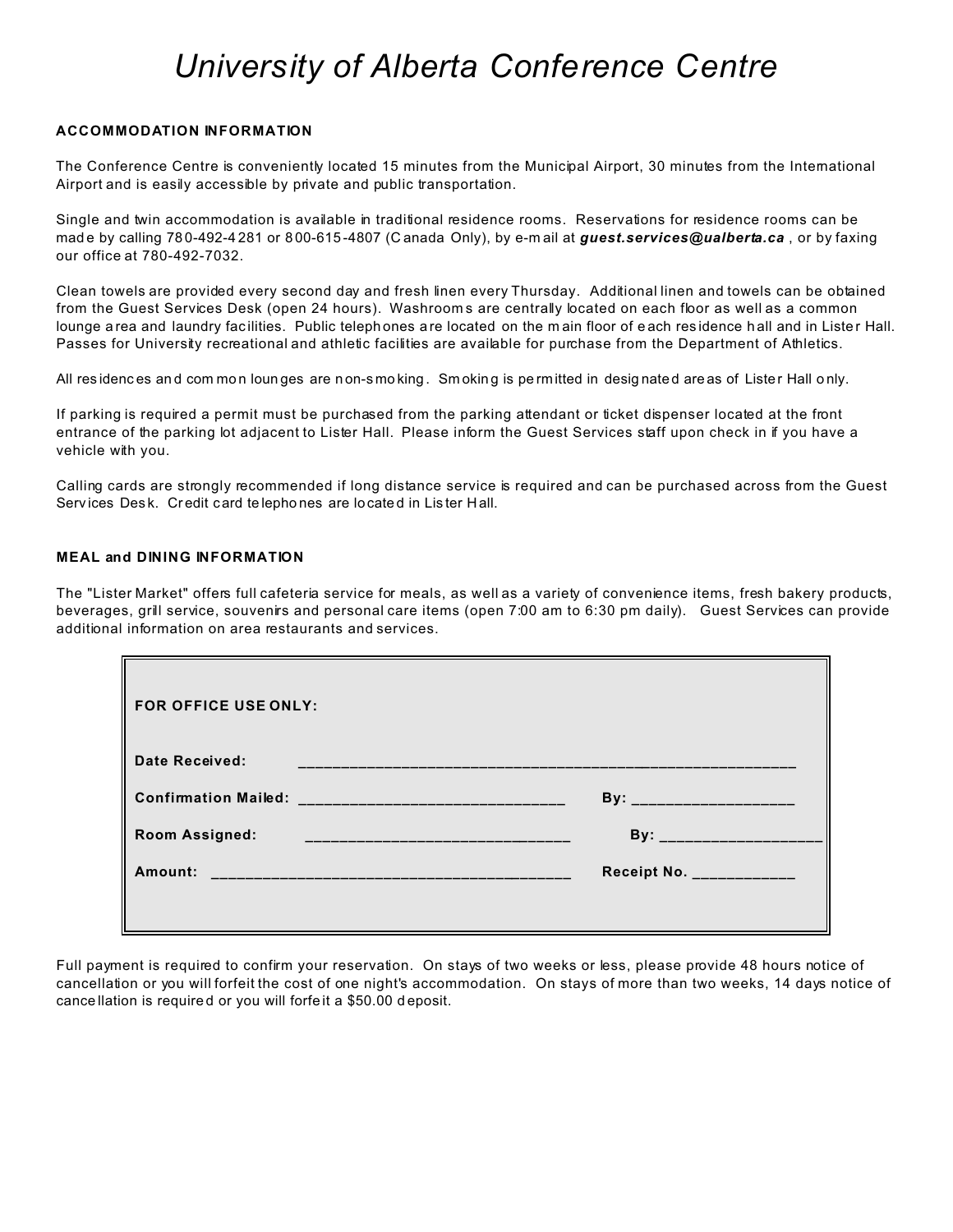## *AAAI-02 / IAAI-02 Preregistration Form*

| Name                                                                                                                                                                                                                                                                                         | Company/Univ.                                                                                                               |                            |                                            |                               |                           |       |
|----------------------------------------------------------------------------------------------------------------------------------------------------------------------------------------------------------------------------------------------------------------------------------------------|-----------------------------------------------------------------------------------------------------------------------------|----------------------------|--------------------------------------------|-------------------------------|---------------------------|-------|
| Work<br>Home                                                                                                                                                                                                                                                                                 |                                                                                                                             |                            |                                            |                               |                           |       |
|                                                                                                                                                                                                                                                                                              |                                                                                                                             |                            |                                            |                               |                           |       |
|                                                                                                                                                                                                                                                                                              |                                                                                                                             |                            |                                            |                               |                           |       |
|                                                                                                                                                                                                                                                                                              |                                                                                                                             |                            |                                            |                               |                           |       |
| Circle fees that apply. Students must submit<br>registration receipt or letter from faculty advisor                                                                                                                                                                                          | <b>AAAI</b> Member                                                                                                          | <b>AAAI</b> Student Member |                                            | Nonmember                     | Nonmember Student         | TOTAL |
| <b>Early Registration</b>                                                                                                                                                                                                                                                                    |                                                                                                                             |                            |                                            |                               |                           |       |
| (Postmarked by May 31)<br><b>Late Registration</b>                                                                                                                                                                                                                                           | \$475                                                                                                                       |                            | \$125                                      | \$625                         | \$235                     |       |
| (Postmarked by June 28)                                                                                                                                                                                                                                                                      | \$590                                                                                                                       | \$175                      |                                            | \$690                         | \$265                     |       |
| <b>Onsite Registration</b><br>(Postmarked after June 28 or onsite)                                                                                                                                                                                                                           | \$695                                                                                                                       | \$225                      |                                            | \$795                         | \$295                     |       |
| <b>Tutorial Forum</b><br>Included in Technical Registration<br>Fee above. Circle all courses you<br>plan to attend. Limit 4 consecutive<br>tutorials.                                                                                                                                        | $7/28$ AM<br>$7/28$ PM<br>$7/29$ AM<br>$7/29$ PM                                                                            | SA1<br>SP1<br>MA1<br>MP1   | $SA2*$<br>SP2<br>$MA2*$<br>MP <sub>2</sub> | SA <sub>3</sub><br>SP3<br>MA3 | SA4<br>*full-day tutorial |       |
| Robot Building Lab (RBL)                                                                                                                                                                                                                                                                     | Regular                                                                                                                     | \$150.00                   | Students                                   | \$75.00                       |                           |       |
| <b>Opening Reception</b>                                                                                                                                                                                                                                                                     | Spouse or guest @ \$25.00 per person; child @ \$10.00                                                                       |                            |                                            |                               |                           |       |
| Included in technical registration                                                                                                                                                                                                                                                           | Total number of extra persons: _______                                                                                      |                            |                                            |                               |                           |       |
| <b>AI</b> Festival<br>Included in technical registration                                                                                                                                                                                                                                     | Spouse or guest @ \$15.00 per person; child @ \$5.00<br>Total number of extra persons:                                      |                            |                                            |                               |                           |       |
| Workshops<br>(Included in technical registration.)<br>(By invitation only.)                                                                                                                                                                                                                  | Workshop Number:<br>Do not register for workshops unless you have been invited<br>to participate by the workshop organizer. |                            |                                            |                               |                           |       |
| <b>AAAI</b> Membership<br>(totals continued from reverse)                                                                                                                                                                                                                                    |                                                                                                                             |                            |                                            |                               |                           |       |
| <b>Method of Payment</b>                                                                                                                                                                                                                                                                     |                                                                                                                             |                            |                                            |                               |                           |       |
| Check One: MasterCard Visa American Express Check payable to AAAI-02 and drawn on a US Bank                                                                                                                                                                                                  |                                                                                                                             |                            |                                            |                               |                           |       |
|                                                                                                                                                                                                                                                                                              |                                                                                                                             |                            |                                            |                               |                           |       |
|                                                                                                                                                                                                                                                                                              |                                                                                                                             |                            |                                            |                               | Total Enclosed \$         |       |
|                                                                                                                                                                                                                                                                                              |                                                                                                                             |                            |                                            |                               |                           |       |
| Signature Authorization                                                                                                                                                                                                                                                                      |                                                                                                                             |                            |                                            |                               |                           |       |
| All refund requests must be made in writing by July 8, 2002. A \$75.00 processing fee will be assessed for all refunds granted.<br>Registrations postmarked or transmitted electronically after June 28 are subject to onsite rates.                                                         |                                                                                                                             |                            |                                            |                               |                           |       |
| Onsite registration will be on the Meeting Level of the Shaw Conference Centre,<br>9797 Jasper Avenue, NW, Edmonton, Alberta, Canada T5J 1N9. Telephone: 403-421-9797.<br>Send with payment to AAAI-02/IAAI-02, 445 Burgess Drive, Menlo Park, CA 94025-3442, 650-328-3123, Fax 650-321-4457 |                                                                                                                             |                            |                                            |                               |                           |       |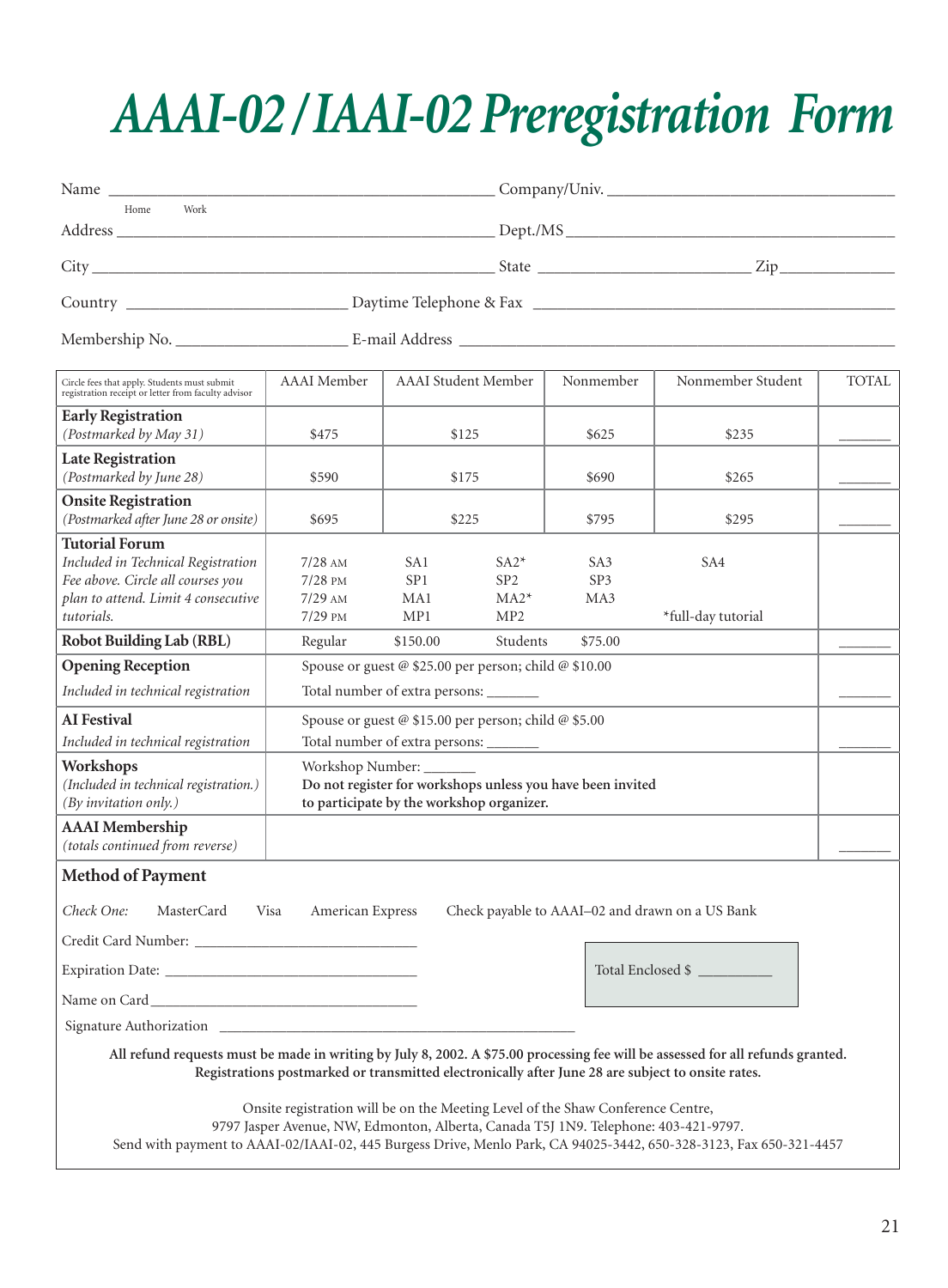| benefits that thousands of regular members worldwide enjoy each year.<br>Here are just a few of the benefits you'll receive:                                                                             |                                                                                                                                            |                                                                                                  | Now it's even easier to become a member of the AAAI. Just fill out and mail both sides of this form, and we'll ensure that you receive all the                                    |  |
|----------------------------------------------------------------------------------------------------------------------------------------------------------------------------------------------------------|--------------------------------------------------------------------------------------------------------------------------------------------|--------------------------------------------------------------------------------------------------|-----------------------------------------------------------------------------------------------------------------------------------------------------------------------------------|--|
| · AI Magazine<br>• AAAI Electronic Library Access                                                                                                                                                        |                                                                                                                                            |                                                                                                  | • Reduced rates on selected AI-related journals and publications                                                                                                                  |  |
| · AI Journal online access                                                                                                                                                                               | • Reduced rates on AAAI-sponsored conferences                                                                                              |                                                                                                  |                                                                                                                                                                                   |  |
| Information about all of AAAI's events and programs, including:<br>· Spring and Fall Symposium Series<br>• Tutorial Program<br>• Technical Program of the National Conference on Artificial Intelligence | • AAAI Press Publications<br>· Exhibit Program                                                                                             | • Conference on Innovative Applications<br>• AAAI Student Programs<br>• AAAI-Sponsored Workshops |                                                                                                                                                                                   |  |
|                                                                                                                                                                                                          | Renew your membership or become a member of the AAAI today.                                                                                |                                                                                                  | Take the initiative to join the association that will keep you informed about the latest developments in your exciting field.                                                     |  |
| Application Type                                                                                                                                                                                         | Membership Categories                                                                                                                      |                                                                                                  | Order cannot be processed if information is incom-                                                                                                                                |  |
| New Application                                                                                                                                                                                          | Please circle desired term and amount                                                                                                      |                                                                                                  | plete or illegible. Student applicants must send leg-<br>ible proof of student status, i.e., a letter from your                                                                   |  |
| Change of Address<br>Renewal                                                                                                                                                                             | Individual US / Canadian Member<br>Three Year<br>One Year<br>Five Year                                                                     | Life<br>\$700                                                                                    | faculty advisor verifying full-time enrollment in a<br>degree-bearing program, or a copy of your current                                                                          |  |
| (Please include your membership number on the reverse side of this form)<br>Do not include me in the online<br>Membership Directory                                                                      | \$50<br>\$150<br>\$250<br><b>Individual Foreign Member</b><br>One Year Three Year<br>Five Year<br>Life<br>\$75<br>\$225<br>\$375<br>\$1000 |                                                                                                  | registration receipt. Prepayment is required for all<br>orders. Memberships begin with the next published<br>issue of AI Magazine.<br>Be sure to enter your complete name and ad- |  |
| Do not release my name to outside groups                                                                                                                                                                 | Institution / Library-US / Canadian<br>One Year<br>Three Year<br>Five Year<br>\$375<br>\$75<br>\$225                                       | Life<br>n/a                                                                                      | dress on the reverse side of this form!                                                                                                                                           |  |
| I am interested in the following AAAI affiliates:<br><b>AIPS</b><br><b>GECCO</b>                                                                                                                         | Institution / Library-Foreign<br>Three Year<br>Five Year<br>One Year<br>\$100<br>\$300<br>\$500                                            | Life<br>n/a                                                                                      | <b>Amount</b>                                                                                                                                                                     |  |
| <b>KDD</b><br><b>SARA</b><br><b>UAI</b>                                                                                                                                                                  | <b>Full-Time US/Canadian Student</b><br>One Year<br>Three Year<br>Five Year<br>\$20<br>n/a<br>n/a                                          | Life<br>n/a                                                                                      |                                                                                                                                                                                   |  |
|                                                                                                                                                                                                          | <b>Full-Time Foreign Student</b><br>Three Year<br>One Year<br>Five Year<br>\$45<br>n/a<br>n/a                                              | Life<br>n/a                                                                                      | (Enter here and on reverse)                                                                                                                                                       |  |
|                                                                                                                                                                                                          |                                                                                                                                            |                                                                                                  |                                                                                                                                                                                   |  |

ľ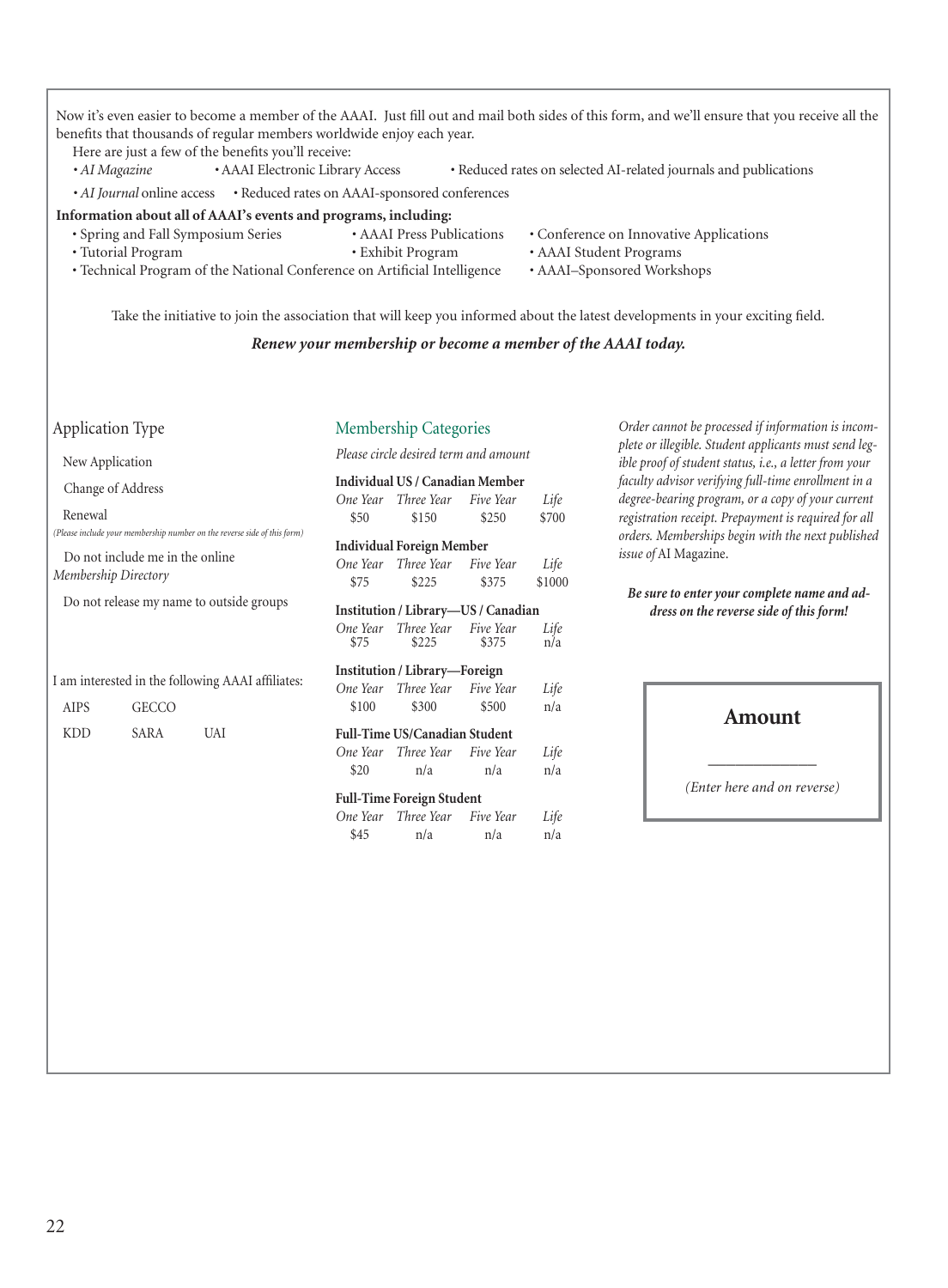

10168 Jasper Avenue (780)423-1819

**Bistro Praha Gourmet Cafe** 10168-100AStreet (780)424-4218

**Cafe Select** 10018-106Street (780)423-0419

**Chance Restaurant** 10150-101Street (780)424-0400

**The Creperie** 10220-103Street (780)420-6656

**Donna atthe Citadel** Citadel Theatre 10177-99Street (780)429-3338

**Hardware Grill** 9698 Jasper Avenue (780)423-0969

**Harvest Room** Fairmont Hotel Macdonald 10065-100Street (780)429-6424

**Hy's Steak Loft** 10013-101AAvenue (780)424-4444

**LaRonde Revolving Restaurant** Crowne Plaza - Chateau Lacombe Edm. 10111 Bellamy Hill (780)428-6611

**Pradera Cafe andLounge** Westin Edmonton Hotel 10325-100Street (780)493-8994

**Sherlock Holmes Pub** 10012-101AAvenue (780)426-7784

**Sorrentino's Downtown** 10162-100Street (780)424-7500

**Union Bank Inn** 10053 Jasper Avenue (780)423-3600

#### **HOTELS**

**3**

- **1 Grand Hotel**
- **2 Sheraton Grande Hotel Delta Edmonton Centre Suite Hotel**
- **4 Coast Edmonton Plaza Hotel**
- 
- **UnionBank Inn 8**
- **Fairmont Hotel Macdonald 9**
- **Thornton Court Hotel 10**
- **Innon7th 11**
- **Howard Johnson Plaza Crowne Plaza Chateau Lacombe Edmonton 12 13**
- **Comfort Inn & Suites 14**
- **Edmonton House Suite Hotel 15**

#### **PARKING**

- **Canada Place Parkade** R 9700 Jasper Avenue
- **City Market Surface Lot** P 10165-97Street
- **R** Library Parkade 10165 - 100 Street or Entrance on 99 Street (Citadel) & 100 Street)
- P **Grierson Hill Parking Lot**

**Canada Place** 

**\$**

**\$**

**\$**

**\$**

Food Court, 9700 Jasper Avenue **Bank ofMontreal** 10199-101Street **RoyalBank** 10107 Jasper Avenue **Canadian Imperial** Bank of Canada (CIBC), 10102 Jasper Avenue